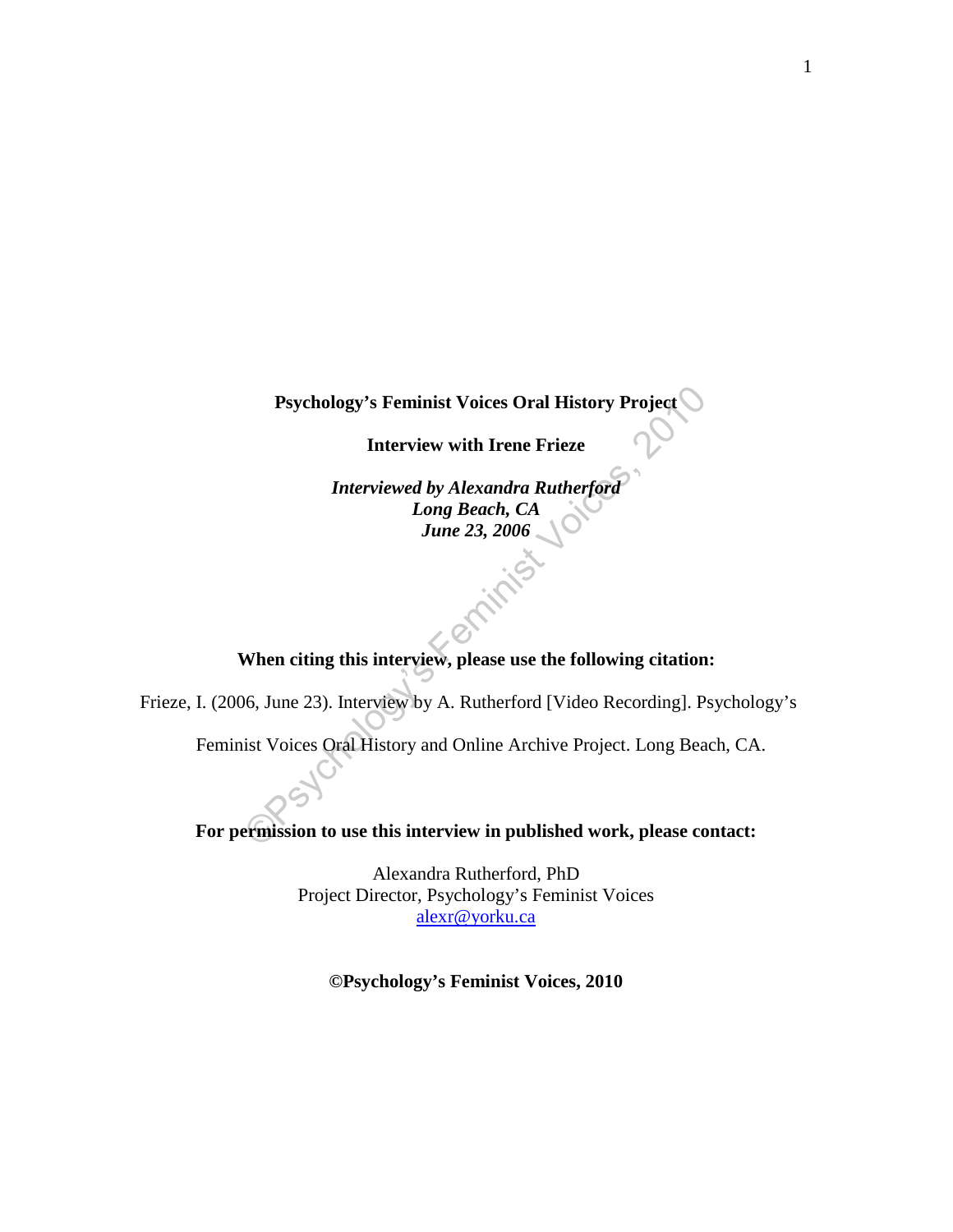## **Psychology's Feminist Voices Oral History Project Interview with Irene Frieze Interviewed by Alexandra Rutherford Long Beach, CA June 23, 2006**

## IF: Irene Frieze, Interview Participant

## AR: Alexandra Rutherford, Interviewer

AR – The way we'll start is that I'll get you to tell me a little bit about how you first became involved in SPSSI, how and when you first got involved in the organization.

IF - Well, I think probably as many other people, I got involved as a graduate student.

AR – Okay

We in State that a riget you to ein its of through the organ<br>ink probably as many other people, I got involved as a graduate<br>ink probably as many other people, I got involved as a graduate<br>UCLA and Bert Raven was there, an IF – I was at UCLA and Bert Raven was there, and Jackie Goodchilds was there too, although I didn't really know her very well as a student. And he used to talk about it and at one point invited all the students to join and I said, "Wow this sounds great, I'll do that." So I joined at that time.

AR – Okay. And how did he present SPSSI to you?

IF – Well, this is a long time ago and I don't really remember, but I guess, doing/ interested in research that has policy implications. But I don't remember now how he described it.

AR – Okay. But on some level it appealed to you as a place where you could…

IF – Oh yeah. Sounded very exciting.

AR – Okay. At that point, let me ask you…

IF – And remember, this is back in the sixties

AR – Okay

IF – So that was the era when people were interested in these kinds of things.

AR – Yeah. Well tell me a little bit about that time. You were a graduate student.

 $IF - Yes.$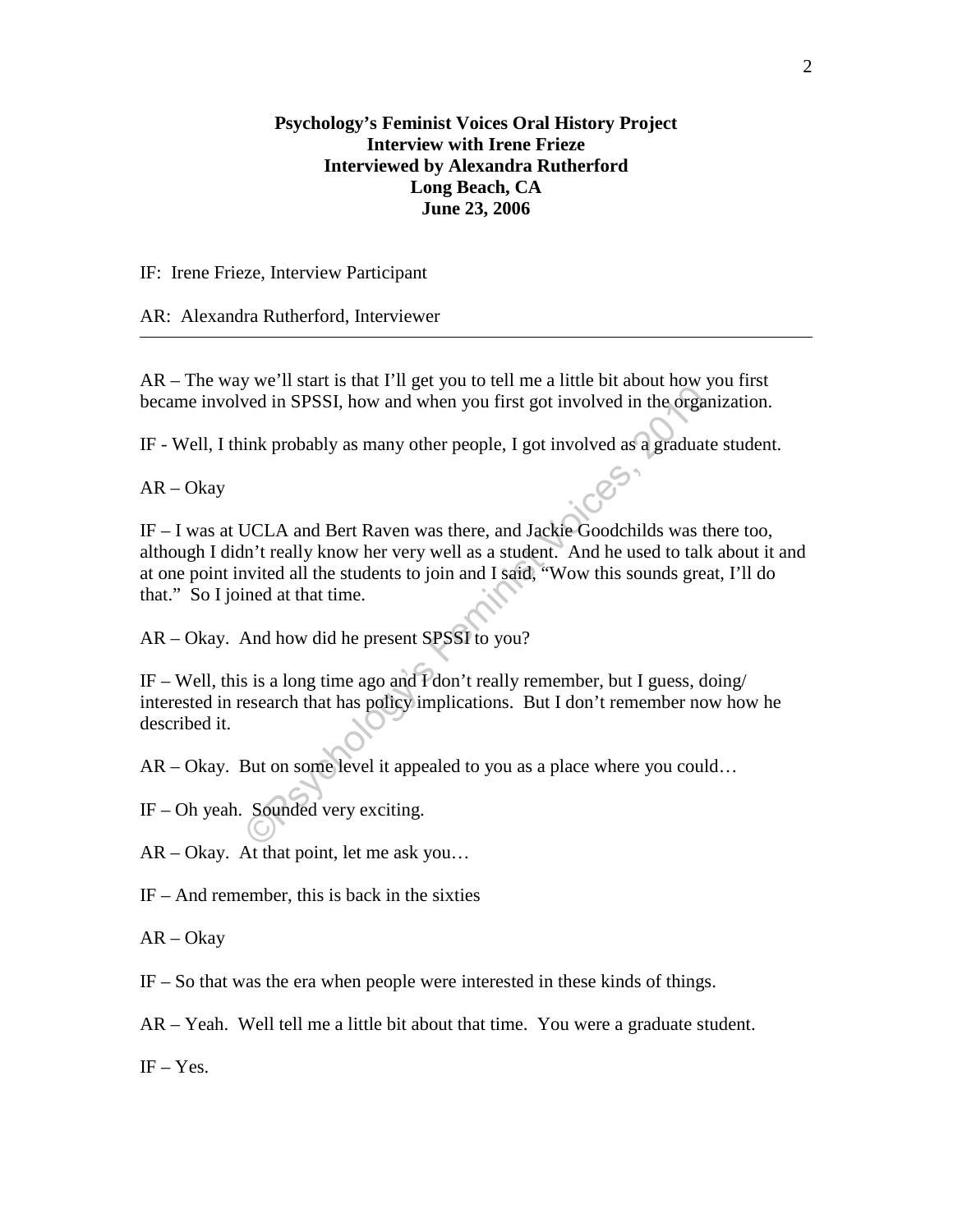AR – Can you tell me a little bit about your training in psychology?

IF – So I was a graduate student in personality psychology at UCLA.

AR – Okay.

IF – And that was a time, first of all, there were relatively few women.

AR – Yeah.

IF – And I had not had a woman professor at that point. I was an undergraduate at UCLA and there were no women around in any kind of faculty positions. There were people like Jackie, but they were in non-faculty, in non-tenure stream positions, who were very hidden and students really didn't have much contact with them.

AR – Okay.

The symbol and the much contact with them.<br>
The symbol didn't have much contact with them.<br>
The symbol didn't have much contact with them.<br>
The symbol different and the seminal and been an undergraduate there are almost th IF – And when I applied for graduate school, I had good grades and I just naïvely assumed that I would have no problems getting into graduate school. And I wasn't admitted. I had been an undergraduate there, I was working with Peter Bentler as an undergraduate, and he had asked me what happened to graduate school and I told him that I didn't get admitted, and he seemed upset and said, "Well let me see if I can do something about that." And he was able to get me admitted to the personality program at UCLA, which was his program, but he had to use as the rationale for that the fact that I wasn't really a woman because I was also a math major; I was a joint mathematicspsychology major. So I didn't really fit the category of woman so they could maybe give me a chance.

 $AR - Wow$ .

IF – So it was a pretty rough time. And I was admitted without funding and I was further told that to stay in the program I had to be in the top third of all of my classes.

 $AR - Wow$ .

IF – It was a very competitive environment.

AR – And this was explicitly linked to your gender.

IF – This was very explicitly linked with my gender. So in those days people could be blatantly sexist, so they were.

AR – Right, right. What persuaded you that this would be a good field to get into? IF  $-I$  don't know, that's an interesting question. I was thinking why did I do all this? Well at one point I had this fantasy that it might be fun to be in business. I had read Ayn Rand's *The Fountainhead*, and thought, oh wow, that sounds great, that might be fun.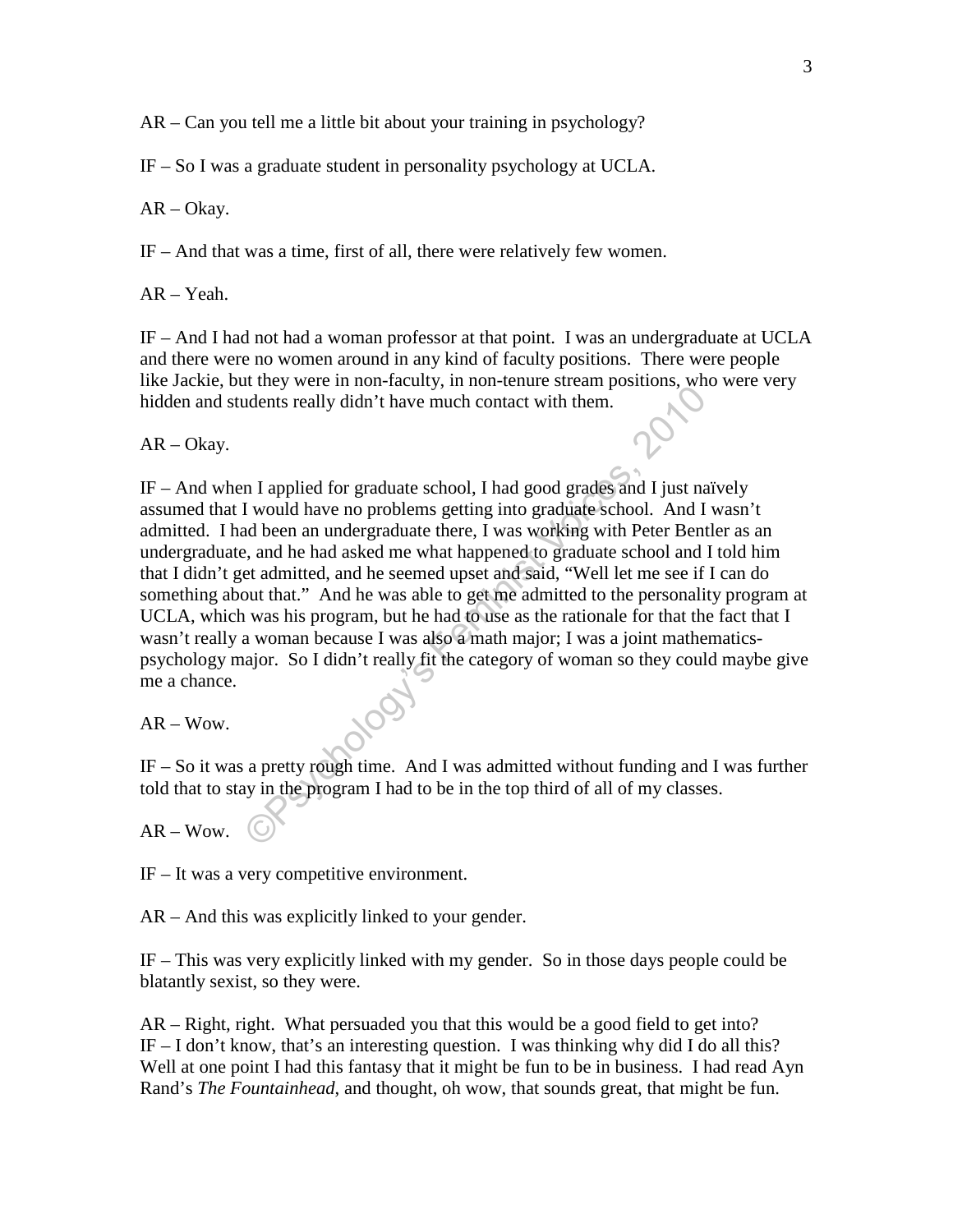And I dropped out of school for a while as an undergraduate and worked in a business setting, and the sexism there was so blatant in those days too.

AR – Wow. What kinds of experiences did you have there?

IF – Well I got a job for the telephone company and there were lots of women there, but they were all in very low status positions. And it was interesting because there was this woman in the group I was in, and she had a college degree, but she was essentially doing the same job I was doing as a high school graduate. And there were no places to go. That was it; that was as far as women could get in that setting, and we're talking about a major corporation, Bell Telephone, at that time.

AR – So the glass ceiling was very obvious.

IF – It was very very obvious, and very strong, and I realized that this wasn't going to work and I better get some education and get into a professional field.

AR – Okay.

IF - But I had no mentoring along the way, or no help. So I just kind of tried to do this on my own. I'm so happy that Peter Bentler was able to get me into that program or who knows what would have happened.

AR- Right.

The system of the system of the system of the system of the system of the system of the some education and get into a professional field.<br>
The mentroring along the way, or no help. So I just kind of tried<br>
so happy that Pe IF - And I remember somebody else commenting to me, she had applied for law school, and she said she had called to find out what had happened to her application, and the woman just laughed and said, 'Well honey, we haven't looked at the men's applications yet. Maybe we'll take a few women after we figure out who we really want.' So it was very blatant in that field too. It seemed to be the case in all of them.

AR – Were you ever discouraged? Do you remember being discouraged?

IF – Oh yeah. I was very upset, worried about it, and upset about it.

AR – Can you describe for me the kind of family support you had for this? You didn't have academic mentors, how was your family in supporting you?

IF – Well that's an interesting question on family. Certainly my parents had always supported my getting an education and were very supportive of the intellectual parts of my life. My mother though had a Masters in chemistry, which was very unusual in those days, and had made the decision that if she wanted to get married and have a family, she had to drop out of her field. And so she did, and regretted that for the rest of her life. She wrote in her diaries, which we read after she died, about how painful that was for her to have to give up her profession, but she felt that she wanted to have kids and this was the sacrifice she had to make.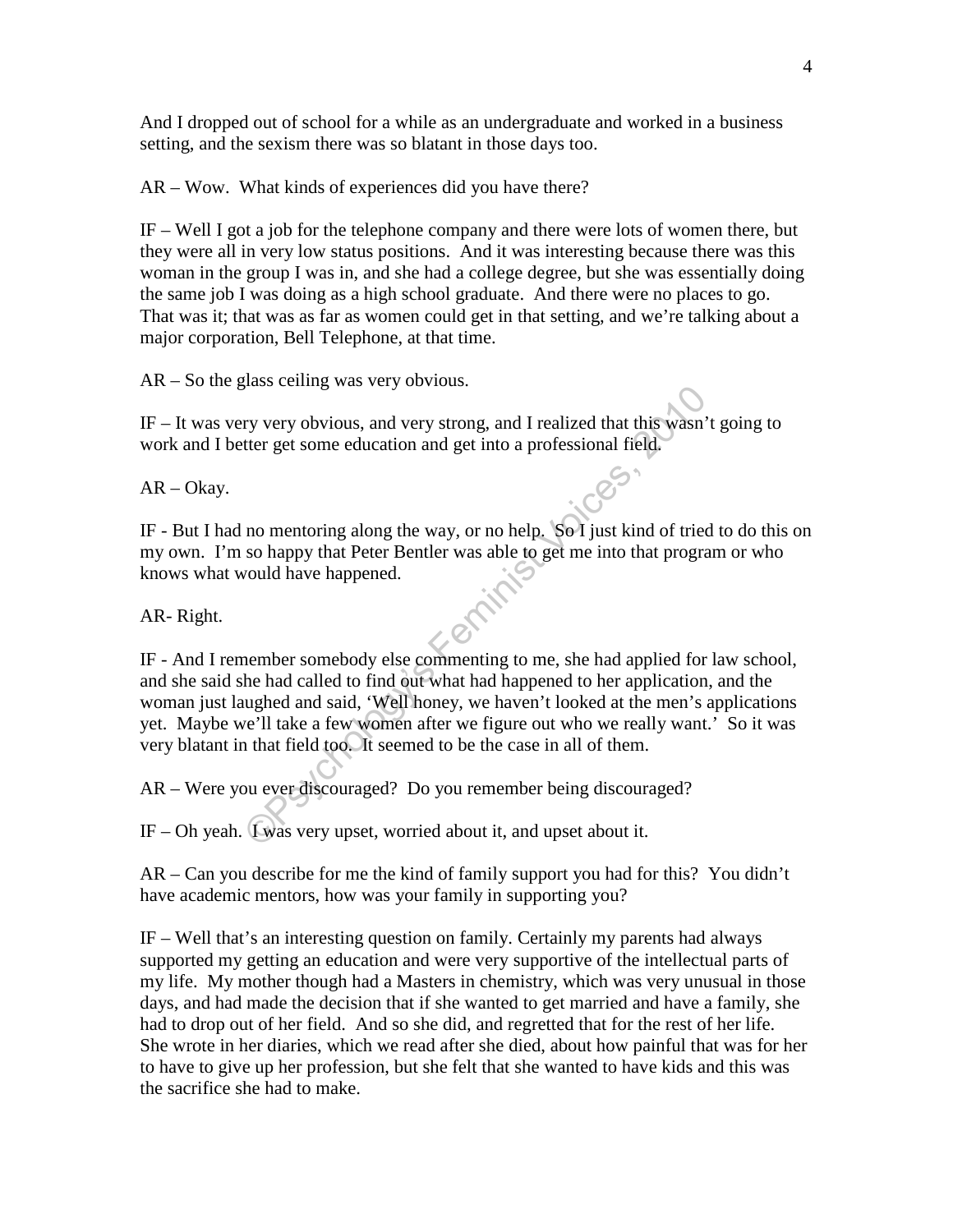$AR - Wow$ .

IF – My father was also a chemist and again very supportive, and he was a traditional man of the fifties.

AR – Right, so you weren't pushed in that direction, it was more self-motivated.

IF – Well, probably, but also they, well I should add this other little piece to my history which was that I kind of had to prove my credentials as a woman before I could psychologically feel comfortable doing this. So I dropped out of school and got married at the age of 19, and that was when I was working for Bell Telephone, and they were devastated by that.

 $AR - Oh$  really.

IF – They were very upset by that and they essentially said, "Well if you want to do this, you're on your own." So I didn't have that close contact with them after that, and had no support financially, so I was self-supporting after that.

AR – Wow. Did you remain married throughout graduate school?

IF – No, well I remained married throughout graduate school interestingly enough, but the year after I started working it was clear that this wasn't going to work and we got a divorce.

Note that they essentially said, "Well if you wand they essentially said, "Well if you want own." So I didn't have that close contact with them after that cially, so I was self-supporting after that.<br>Did you remain married AR – Right, wow. Do you think that your being married had an influence on the perceptions people had of you in graduate school? I've heard other women say that they felt, in retrospect, the fact that they were married meant that they were not given priority for scholarships and so on and so forth.

IF – But see I never had those anyway. I was self-supporting all the way through graduate school.

AR – Okay.

IF – So I worked at places off campus and had other kinds of jobs, but I never got any kind of that support. So the fact that I was married was irrelevant in terms of that.

AR – Okay. Well tell what kinds of work you did in terms of your Ph.D.?

IF – Okay, I was in personality psychology and one of the faculty members there was Bernie Wiener and the whole field of attribution theory was just being developed at that time, and UCLA was the central area where that was being developed. So I was in a seminar that Bernie was running, in my beginning year, in my first year, and they were having a big conference there, we're at 1978, and you probably don't know this, but this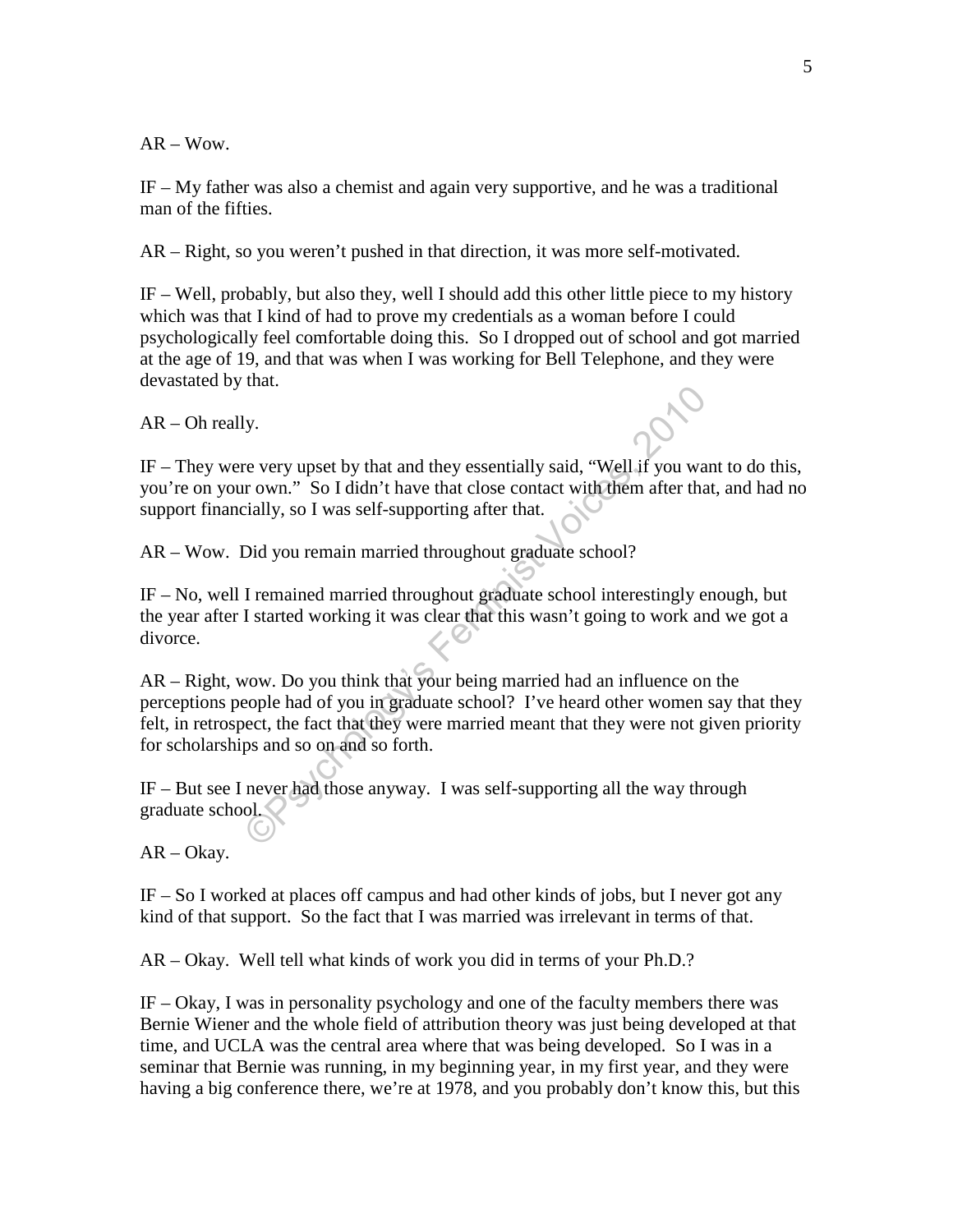1978 book which became one of the core books for attribution theory was being written; so people were coming from all over the country and were having this big workshop there. And Bernie would go to that and then come to our graduate seminar and talk about the ideas; it was a very exciting intellectual environment.

 $AR - Oh I bet.$ 

IF - And we all got very stimulated, and in fact, that seminar then produced a paper for that book, which because of my name being Frieze, was alphabetically second author; so that actually was Weiner, Frieze, Kukla, Reed, Rest, and Rosenbaum. That really helped my career to be the second author of that paper because people recognized my name from that. So we got very excited by this and started working on it and we were kind of a research team that then developed this area; how attributions applied to achievement situations.

AR – Okay. Who was your supervisor by the way?

IF – Well, when you say supervisor, you have to remember that I'm not working on campus so, my research supervisor was Bernie Weiner.

AR – Okay.

Who was your supervisor by the way?<br>
Who was your supervisor, you have to remember that  $\hat{\mathbf{T}}$  m not work<br>
y research supervisor, you have to remember that  $\hat{\mathbf{T}}$  m not work<br>
y research supervisor was Bernie Weiner. IF – But the other thing that happened was that there was this group of women, and we were kind of the first cohort of women in the graduate program, and we started talking to each other about women's issues. This is now the sixties, and the feminist movement, and I was very interested in feminist issues. I was involved in the establishment of the Los Angeles Women's Centre and  $\overline{1}$  did a volunteer course there that I developed on psychology of women which didn't exist at that point as an area. And I was talking to the other students about it and we got excited about it. And none of the faculty, of course, had any interest in this and strongly discouraged of us from doing anything in this area. But because we were just so interested in this field, we formed our own little seminar group. We had that model of Bernie's seminar, and some of the other people that did this, and we said, okay we'll form our own little group. We then put on a conference, one of the early conferences on psychology of women. We got the first course done at UCLA and again we couldn't teach it technically because we were students and we weren't allowed to teach. But we got a faculty member who became the in-name supervisor. She wasn't a regular faculty member but she was a woman.

AR – Who was that? Do you recall?

IF – I could probably look it up but I can't remember her name. But she was not anybody who ever did anything after that.

AR – Okay.

IF – And we all then team taught it, so we all did lectures and stuff.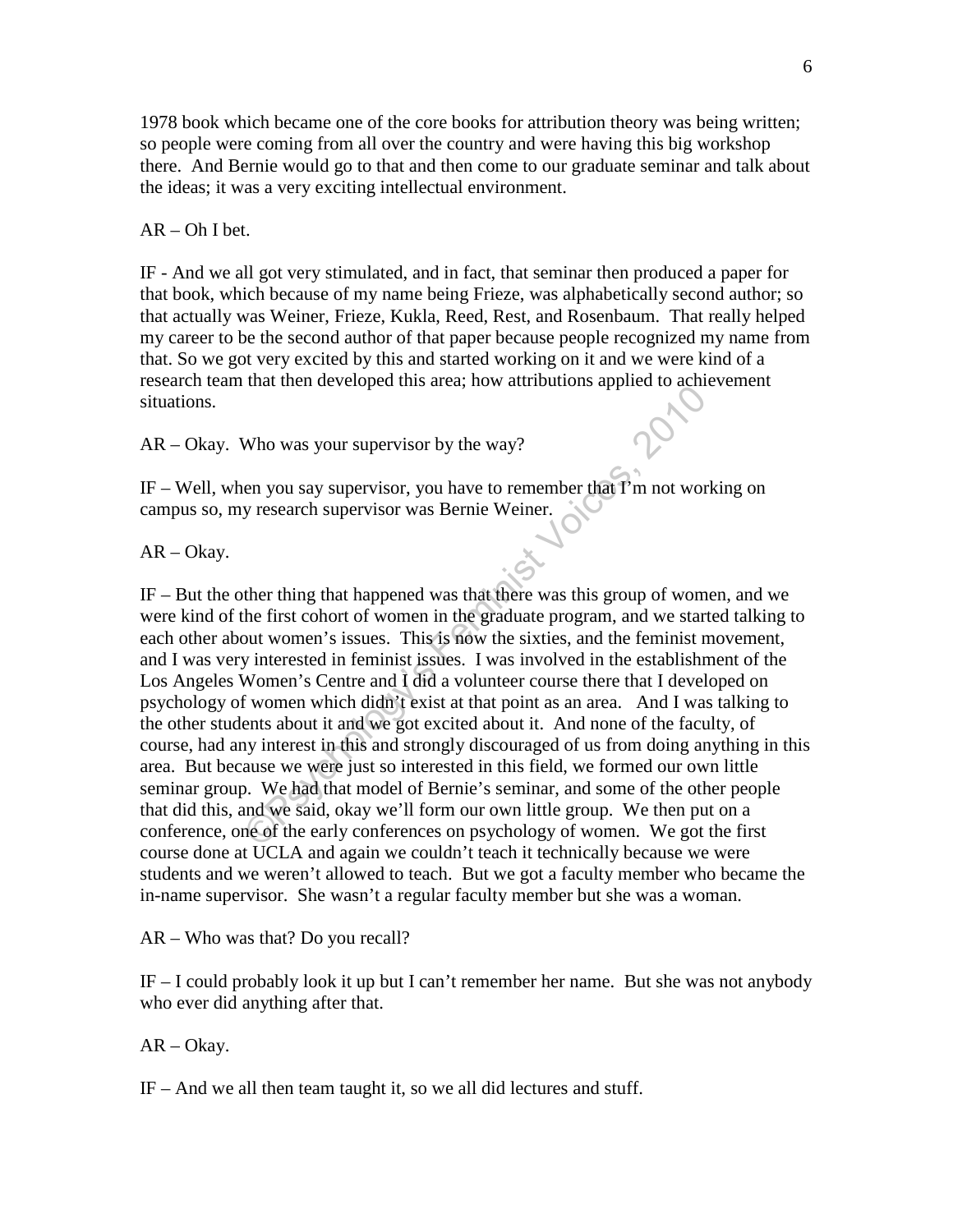AR – Oh neat, neat. Do you remember who was in the group with you, the other students?

IF – Well we then got together and wrote one of the first textbooks.

AR – Oh, okay.

IF – So the other people involved were Jackie, who's now Jacquelynne ECCLES but she was Jackie Parsons there, Diane Ruble, Gail Zellman, and Paula Johnson.

AR – Okay. Well tell me, I know that you've been a member of AWP for some time.

IF – Yeah, I was one of the founding members of AWP.

AR – Well tell me a little bit about that.

vas one of the founding members of AWP.<br>
Il me a little bit about that.<br>
all these exciting things were happening during that period and<br>
ginterested in feminist issues who were also psychologists...as<br>
JCLA student in tho IF – So again all these exciting things were happening during that period and those of us kind of getting interested in feminist issues who were also psychologists... as a graduate student, as a UCLA student in those days, we were very, kind of, isolated from the rest of the country, and very few of either the faculty or the students went to meetings. But I did. So I started going to APA and going to these meetings at a fairly early stage in my career. And I got to know these other people, and we were all young people and working on this, but we would just meet and talk. And there were several meetings that I went to where we would just have AWP meetings where we developed that organization.

AR – Yeah. Were you at that early town hall meeting where Chesler and Henley got up and talked about APA's obligation to women and so on and so forth.

IF – Yeah.

AR – Can you describe what it felt like at that point to be a psychologist, and a woman, and a feminist, and to have all these things going on.

IF – Well again I think I have been kind of talking about it. I saw myself in a very kind of unusual position. I had had this unusual position all the way through school. So I was always unusual in lots of ways.

AR – Did it ever seem difficult to combine your values, that is feminist values, and what you were doing as a psychologist? How was that?

IF – Well again we got no support for doing it, so when you say difficult…we just did it. We weren't encouraged in any way to do it, but we just did it. And at that point I felt pretty secure that they weren't going to kick me out. I already had publications and stuff, so we felt that we could do what we needed to do. So we did what we wanted to do.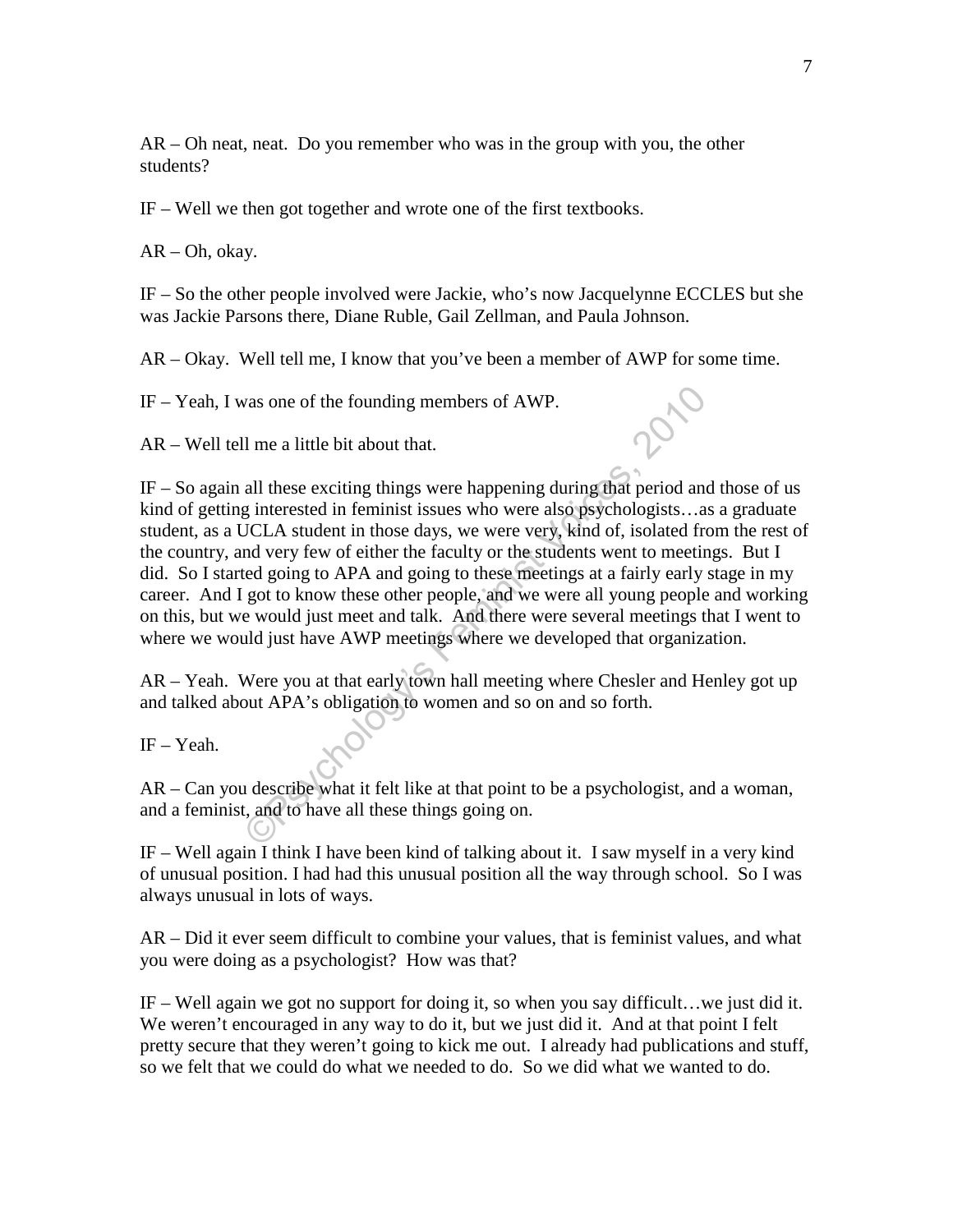AR - And it looks like from your CV that you've spent most of your career at the University of Pittsburgh.

IF – Yeah. So that was my first job and I was actually hired…another thing I did at UCLA was that I was working to develop the women's studies program there. So as a graduate student I was one of the people working to set that up because it didn't exist there. And so the University of Pittsburgh had a job that was part Psychology, part Women's Studies, and I figured that that was a perfect job for me. So I applied for that job and got hired, and I've stayed there ever since.

AR – And it looks as though you also set up Women's Studies there.

IF – That's what we were hired to do, to set up the program at the University of Pittsburgh.

AR – Tell me about that process, about setting up a Women's Studies program at that time.

about that process, about setting up a Women's Studies program<br>about that process, about setting up a Women's Studies program<br>had a mandate from the faculty actually. The faculty senate ha<br>gram to get these three positions IF – Well, we had a mandate from the faculty actually. The faculty senate had voted to set up this program to get these three positions set up. So we had a historian, a person from English literature, and myself. And the historian and I were both brand new out of graduate school; neither of us had finished our PhDs at that time. And the one senior person, in quotes, was Mary Briscoe, who was at the associate professor level. So we really had no senior people, no tenured people to set it up. And we were very worried about making sure that the program had academic credibility because we knew that if we didn't do that, that the program would, as soon as this push, this political push stopped, that they would just make the program disappear, which is what did happen in other places. So we worked very hard to have it have credibility and be a very legitimate and academic program. And we had a lot of, in those days especially, we had a lot of people who wanted us to be much more active in the community. And we just felt that we really couldn't do that, that we had to focus on doing the academic piece of it.

AR – So that it would be around for the long haul.

IF – Right, right.

AR – So it's very much a feeling, I take it, that the university made this, or supported this, largely because of the outside political pressure.

IF – Oh no question about that. That is exactly how it happened. The faculty demanded that this be done.

AR – Okay. And in other places I have heard to that students demanded that they…

IF – The students were active too, you're absolutely right. There were some very active undergraduate, as well as graduate, students involved with that. And they were on the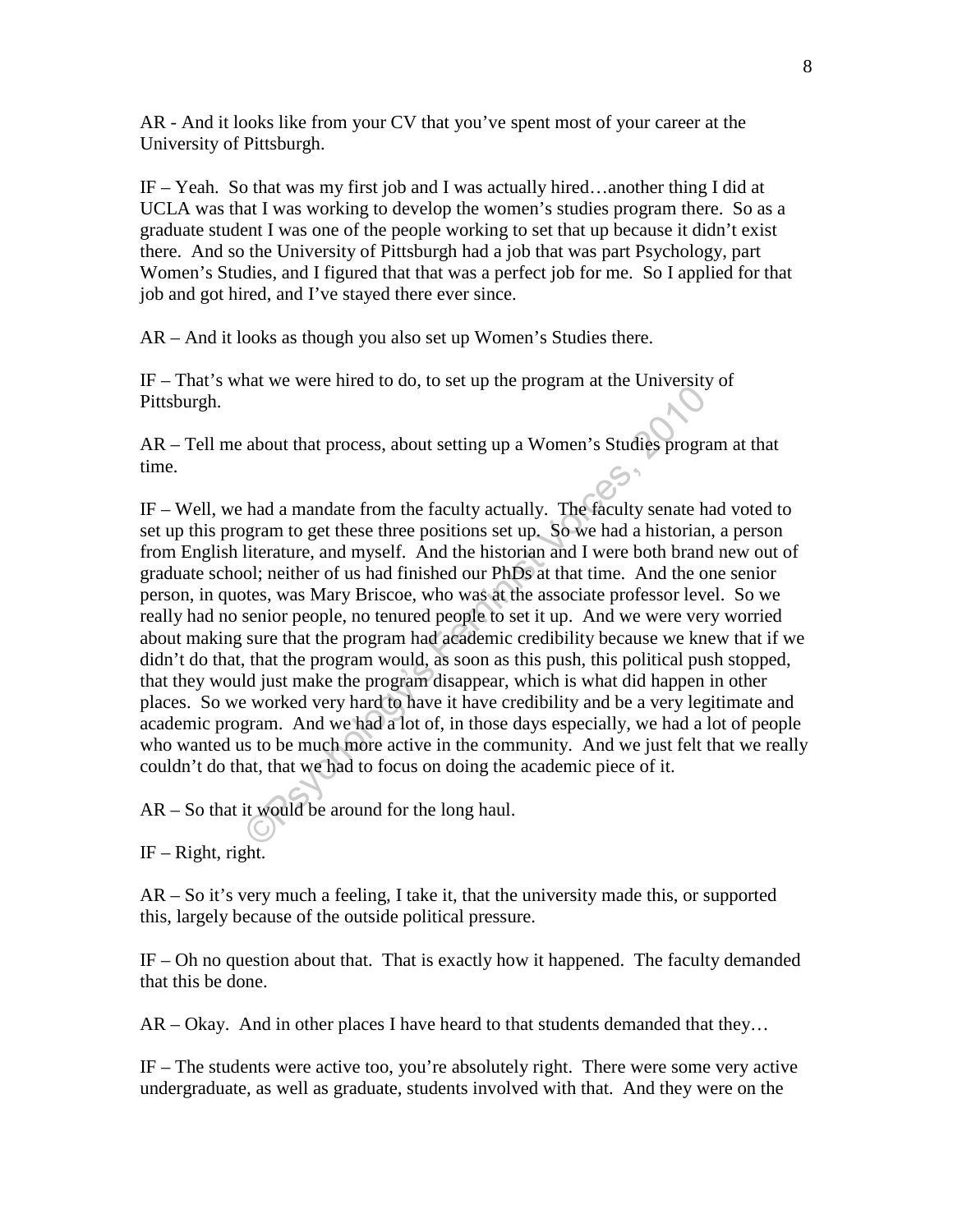search committees for us and they were very active on the steering committee for the Women's Studies program, and developing the program.

AR – What was your impression, or what were your impressions of how Psychology as a department or discipline felt about Women's Studies?

IF – Well I was told, even though my position was Psychology and Women's Studies, I was told that nothing I did in Women's Studies counted.

AR – Wow. Why was that?

IF – Again, things were pretty blatant in those days and they were just overtly said. 'We're not going to count any of that. It's not serious, it's not creditable, it's not academic. It doesn't count. So you're going to get tenure, if you get it' and you know they *[made it clear]* "If you get it", 'on the basis of your other stuff.' That it's basically this attribution work we hired you for and that's why we want you.

AR – Okay. So anything that you do in Women's Studies is on your own.

IF – Is simply considered volunteer.

AR – I'm curious about this issue. Psychology seems to have played a role in women's studies largely because of particular individuals who happen to be psychologists.

 $IF - Right.$ 

We count the bound in the bound of the bound of the product of the product of the product of the product it' and joint of the basis of your other stuff. That it *add* joint work we hired you for and that's why we want you. AR – But then as a discipline, it seems to kind of have receded from view in terms of current women's studies programs. I mean, they're interdisciplinary programs by nature, and psychology…my impression, having spoken with a lot of women who have been involved in starting up women's studies at their universities, is that psychology has been pretty resistant to remaining involved and/or having any kind of cross-communication or collaboration.

IF – That's my sense as well.

AR- Do you have a sense of why that is?

IF – Well, I don't think psychology ever really was interested in this issue, number one, but I think the other side is that women's studies is so humanities based in so many schools and there's kind of an anti-empiricism. So I was there, so our program never got that way, because I was there as one of the founders, but I've seen that happen in many other programs. They really actually dislike psychologists because we're too empirical and not into the feminist theory kinds of things that they're doing. So psychology hasn't been welcomed in on the one side, and psychologists haven't been encouraging of their faculty to do this on the other. So it takes a fairly strong person, I think, to bridge both of those gaps and make those steps.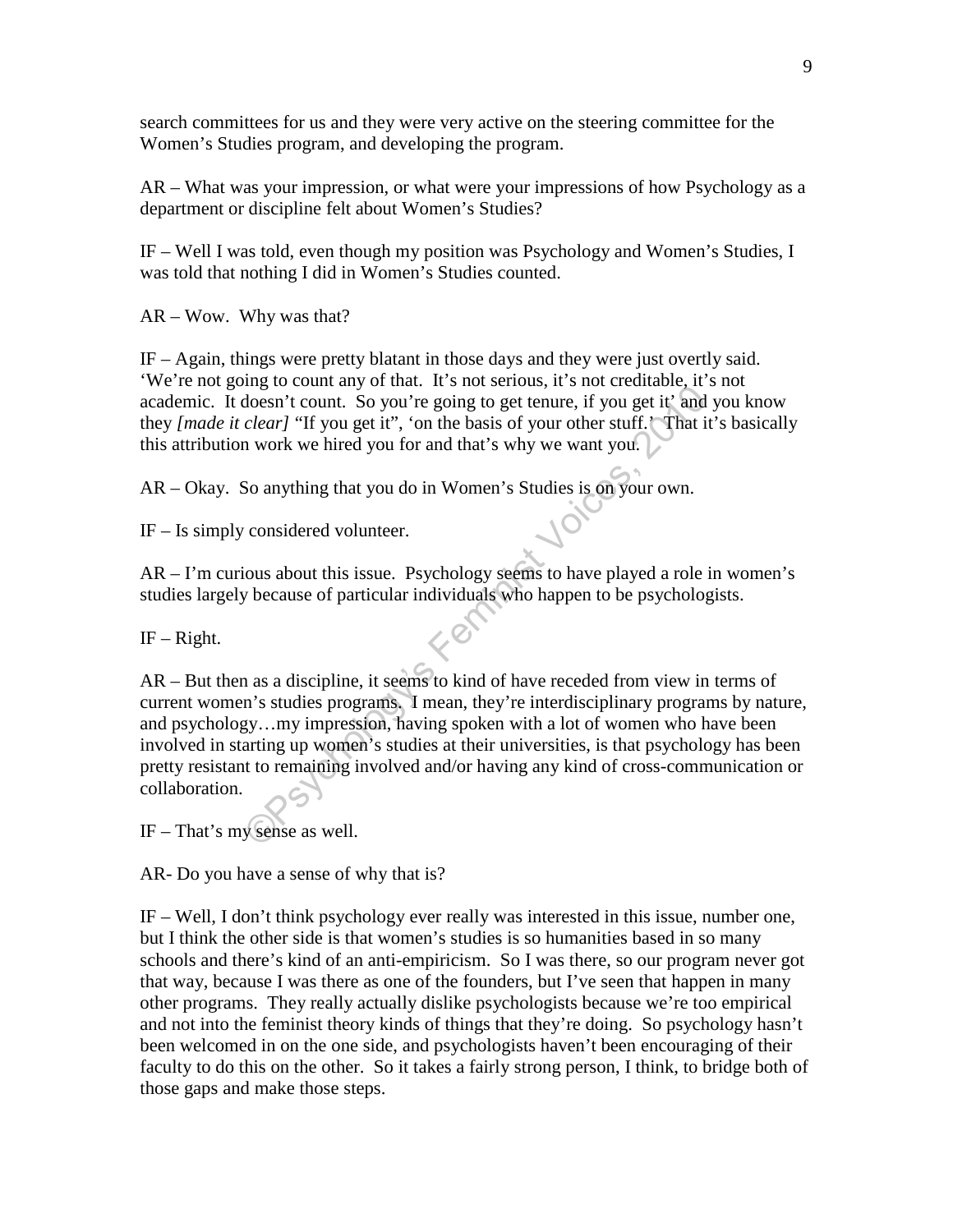AR – Yeah. Nancy Russo has spoken about that too, the kind of reciprocal relationship, or antagonistic relationship, that women's studies kind of views psychologists as too, I don't know, too empirical, or not embracing some of the postmodern approaches that have been embraced in women's studies.

IF – Exactly, that's exactly my experience.

AR – Well let me get back to SPSSI. You've served a couple of terms on council. It looks like one that was in the late seventies, or mid to late seventies, and then one in the nineties.

 $IF - Right.$ 

AR – Let's start in the seventies. First of all, how did being a council member come about and what do you recall about the issues that were facing the organization and your involvement at that point?

and the seventies. First of all, how did being a council members and do you recall about the issues that were facing the organization at that point?<br>
in I had had this long history of involvement with AWP and so<br>
sychology IF – Well again I had had this long history of involvement with AWP and so I was interested in psychology organizations and I had had a long term interest in SPSSI. And so I thought, probably naïvely I realize now, but I thought, oh I could get involved in SPSSI just like I am in AWP. And so I started running for election to council, and of course I didn't get elected because people didn't know who I was. But I kept putting my name in and eventually I did get elected, I think it was probably the third time I ran. And the people that were there were very supportive. So I found some welcoming people, both men and women, which was very nice, in SPSSI. And I remember, I can't remember who was president at that time, but one of the jobs they gave me was APA program chair, which for a junior person was a big deal. It was a very exciting job to have and I was excited to do that; happy to do that. So I just felt very welcomed by SPSSI and thought that was good.

AR – Some people have mentioned that they feel that SPSSI was a little bit late in recognizing women's issues and gender issues; that it took a little while for SPSSI, given that it's an activist organization. Did you feel that at all in the seventies?

IF – Not really. I remember Cynthia Deutsch was on the committee, on council at that time, and I think she was president during my time period. So there were very strong active women already involved. They weren't necessarily doing women's studies research, but there were women there. And Jackie Goodchilds was editor of the journal at that point.

AR – Okay. So there were some pretty strong female role models there already.

IF – Yeah. And by the way Jackie, here's another link, and I can't remember if this was before or after I was on council, but I did get to know Jackie actually after I graduated. And again, we were writing this book on the psychology of women and we talked to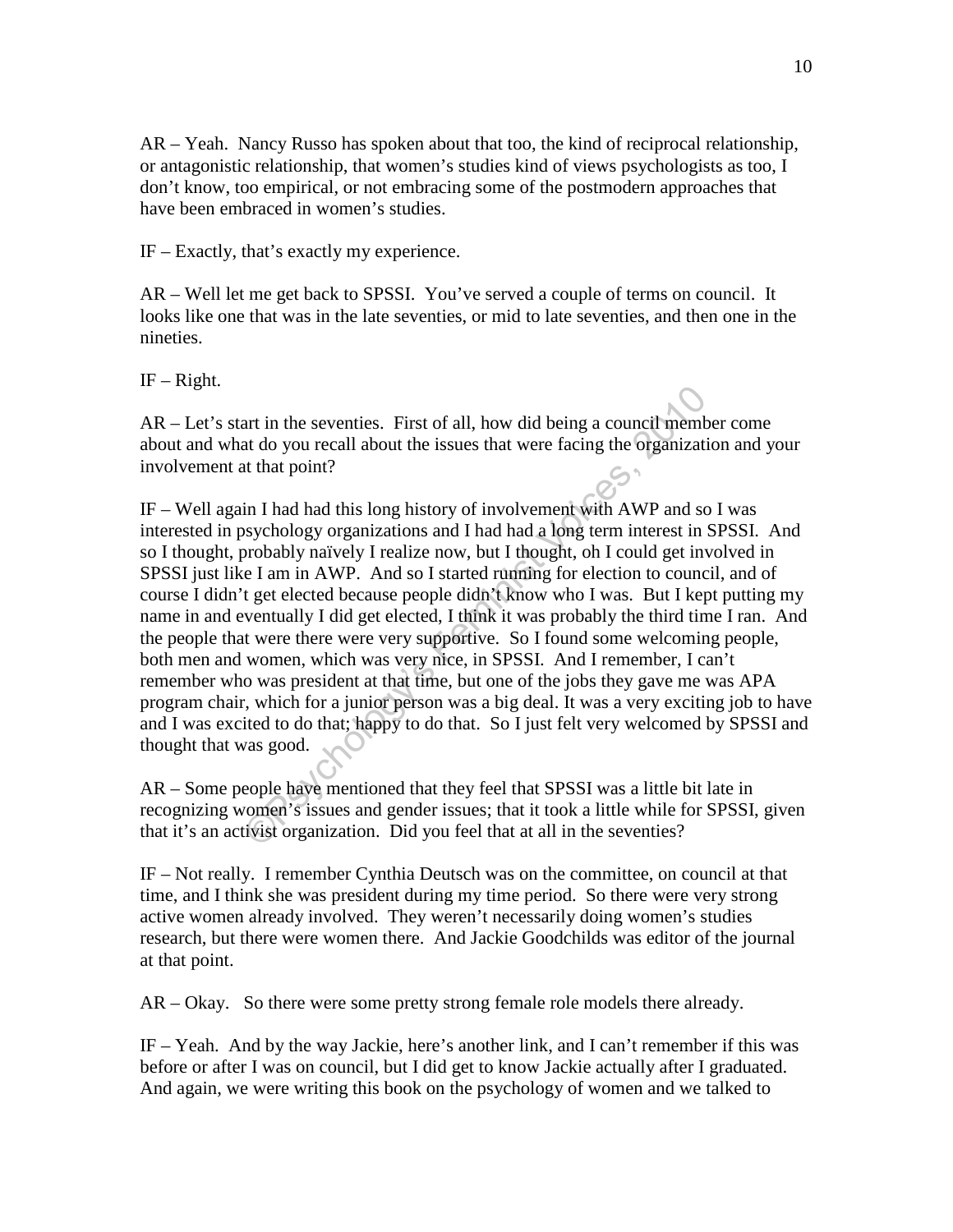Jackie and said, hey, maybe we could do a *JSI* [*Journal of Social Issues*] on this. And there was one early one, in the early seventies, that was heavily used by those of us interested in this field. We used it as a textbook for our class at one point, but it was a very early issue and it had some problems and we wanted to do an updated issue, and she encouraged us to do that. So that was great too. So here we are, untenured people putting together a *JSI* issue, and she gave us that opportunity, and that doesn't happen very often. And that was again coming from SPSSI, so a lot of welcome to us.

AR – Right, or a lot of support and mentoring it sounds like.

IF – Yeah.

AR – Let me ask some more about that first psychology of women book you worked on. Where did you get the material? What did you draw on?

actually did some of the research ourselves and what we tried to a very heavy theoretical aspect to it. So what we tried to do wiferent areas, and we had this ongoing seminar for about three y book, so people would come a IF – Well we actually did some of the research ourselves and what we tried to do, and that book had a very heavy theoretical aspect to it. So what we tried to do was take theories in different areas, and we had this ongoing seminar for about three years that generated this book, so people would come and say, "Well what do we know about political psychology, and where do we see any reference to gender, and what are the questions here." And so Gayle Zellman, for example, wrote that chapter based on a lot of theory and a lot of speculation about what might be, and then we also generated research based on that.

AR – Okay. And tell me when you started to get involved in Division 35. Obviously it wasn't founded until '73, '74.

IF – Yeah, and actually, when it was founded I was right at this period when I was finishing my degree and starting my new job. So I wasn't involved in the very beginning of it, but I certainly knew a lot of the people involved.

AR – Yeah, well there was the AWP and 35 overlap.

IF – Right, right. So I got involved fairly early in Division 35.

AR – How did you feel about having a sort of inside APA organization?

IF – Well I think we all wanted that. I don't think we saw it as inside-outside as clearly then as it probably has become now.

AR – Yeah. So you felt fairly comfortable about there being a voice in APA for women?

 $IF - Oh I$  thought that was good.

AR – And do you remember what role you played there in the beginning, when you first got involved?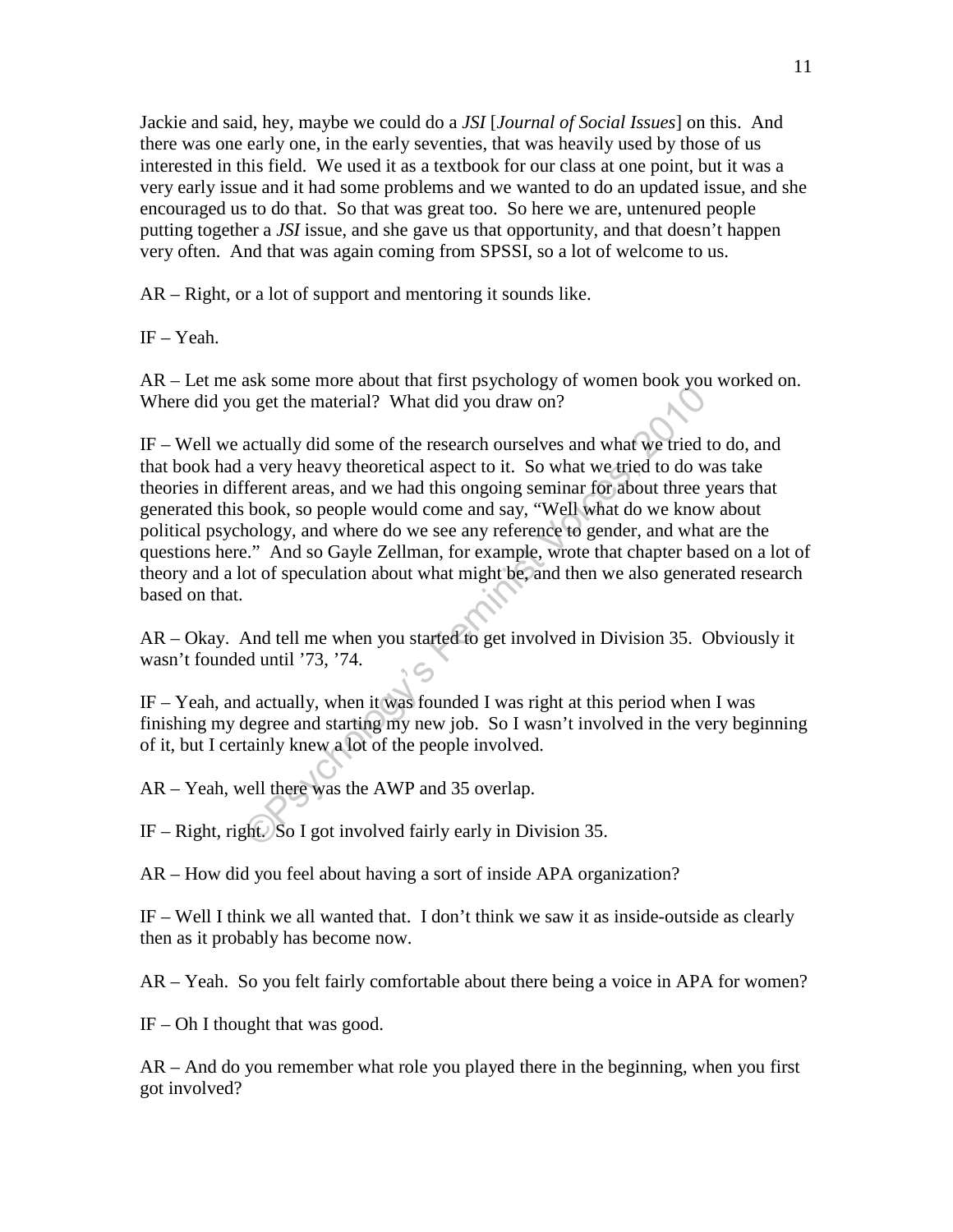IF – Wow. I have to think about that. I don't remember very clearly, but I was president in the mid eighties, so I clearly was actively involved. And I actually would have run earlier for president but there was someone else who was a friend of mine who said, 'I really need to do this because I need it for my tenure.' So we're talking about very junior people taking those roles at that time. And so I said, okay, I'll wait a year, and I ran the following year.

AR – Okay. And who was, I know Michele Wittig was president in the early eighties, I think, and I don't remember who might have come in between.

IF – Yeah, there was, oh I can't think of her name either, oh Mary Parlee, she was doing work on the menstrual cycle.

AR – Alright. Well you became a council member in SPSSI again in the nineties.

 $IF - Right.$ 

AR – What changes, how was it different being there in the seventies?

Well you became a council member in SPSSI again in the nin<br>
nanges, how was it different being there in the seventies?<br>
of the big issues in the seventies was financial concerns becaus<br>
at that time was having a lot of fin IF – Well one of the big issues in the seventies was financial concerns because the organization at that time was having a lot of financial problems. It was in Ann Arbor, it was a much smaller organization, and at that point the major revenue was coming from books. And we had some books that had been contracted but weren't being written, and so that was a constant source of discussion; what could we do about books, how could we get more revenue.

AR – Right.

IF – And I actually did a SPSSI book, I think I published it in the late seventies. So I coedited a SPSSI book. So I was attempting to help out with that problem. [The book never made much money.] So people did step in and try to do things. So I was kind of staying actively involved in SPSSI along the way. I did that special issue in the seventies and did another special issue of JSI in the eighties, on victimization, and then I did one in the nineties. So I had already done three issues of *Journal of Social Issues* before I became editor. So I was staying active and involved in SPSSI throughout that period.

AR – Yeah. And what issues faced the organization in the nineties?

IF – So then in the nineties, well we were having another central office problem. So there were some problems in the ways central office was being run. So again there were a lot of those fiscal issues coming in.

AR – Was this the era of Linda Furstenau?

IF – Yes. Exactly.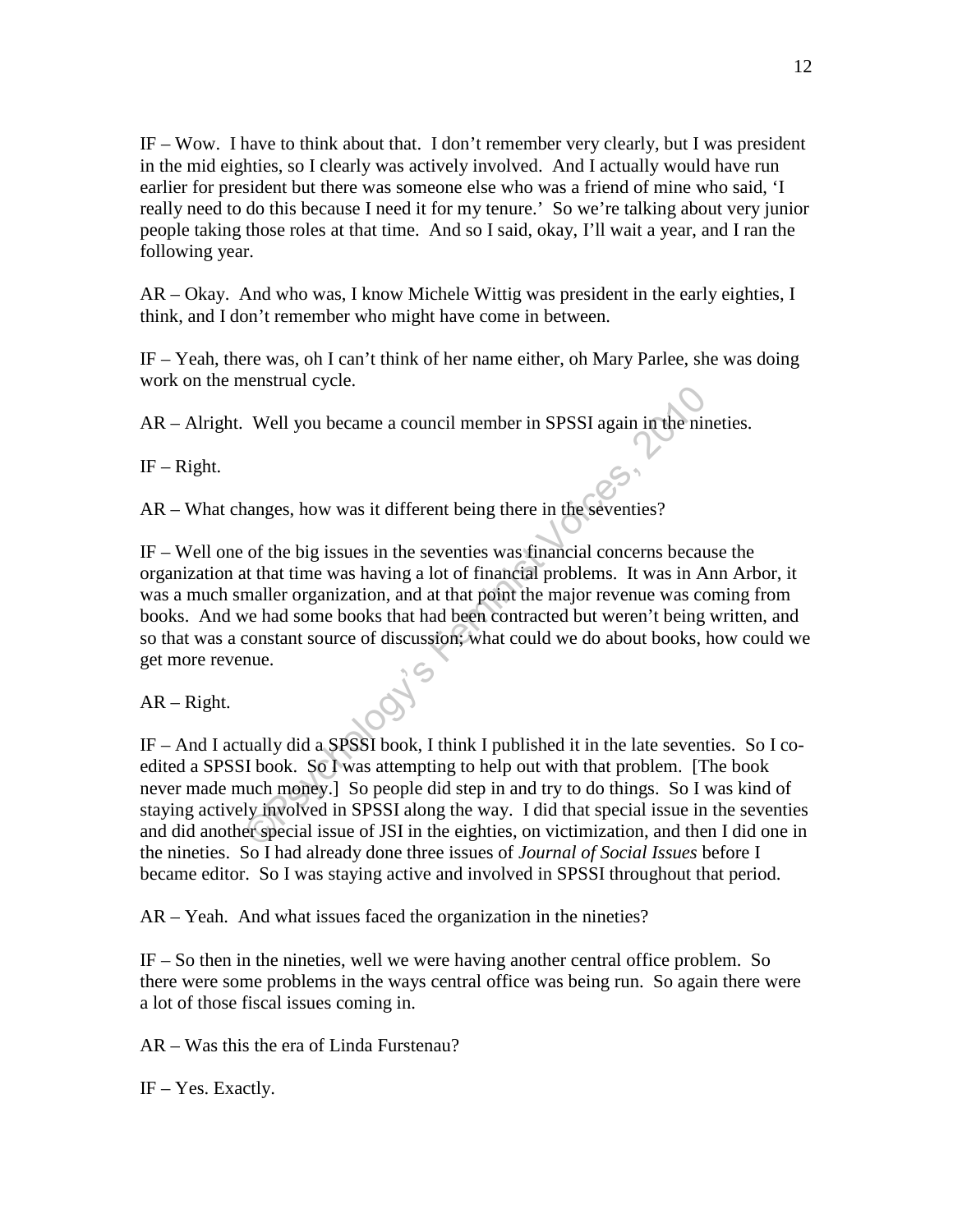AR – And how did you feel, I mean, were there conversations at that point about moving the office to DC?

 $IF - Yes.$ 

AR – And give me some of the flavor of the conversations at that point.

IF – Well people were pushing very strongly to do more with the policy and felt that that would be a good move to move to Washington and do that. I was always worried about doing that myself. I felt that it would be too expensive for the organization. It has turned out to cost far more than they said it would when they were making the plans. So some of my fears have turned out to be true. But I think people are still very enthusiastic about it, as policy survey has shown. So the membership seems to want that, so I can certainly support that.

AR – How do you feel that the policy mission is carrying forward?

IF – Well I don't think we've done a very good job of that yet. I think we're still trying to figure out how to do that. I don't think it's something we're trained to do. I personally see myself as more interested in the psychological study of social issues than in the policy aspect.

AR – Right, right.

IF – I thought one of the talks yesterday about how you persuade the decision makers was very interesting. And again it just shows how far anything we normally do is from what would be a persuasive message.

The state of the policy mission is carrying forward?<br>
The shake we have that the policy mission is carrying forward?<br>
The shake we done a very good job of that yet. I think we're tower to do that. I don't think it's someth AR – Yeah. There has been, I was recently reading one of the fiftieth anniversary articles written by Harold Proshansky and he was talking about some of the ongoing conversations and tensions within SPSSI, ones that he had observed in his years in the organization. And one of the ones he delineated, which I think is still an issue, is to advocate or not to advocate. He framed it with that phrase. What is your position on the advocate or not to advocate issue within SPSSI?

IF – Well again as I've kind of said, I think many people think it's a good idea. I personally don't feel that I'm very good at it, so I don't think I have the skills to do it very well. I've attempted to a few times. For instance, I've gone to state legislature and tried to advocate and have been very unsuccessful; I had not done this very well. So I don't think we know how to do this. I think we're trying to do something we're not very good at and I feel that we're putting a lot of effort into that and not getting much result from it. That's my personal view. If the membership wants us to try, I'm happy to try to do that the best way we can. I'm just skeptical that we're ever going to be very good at it.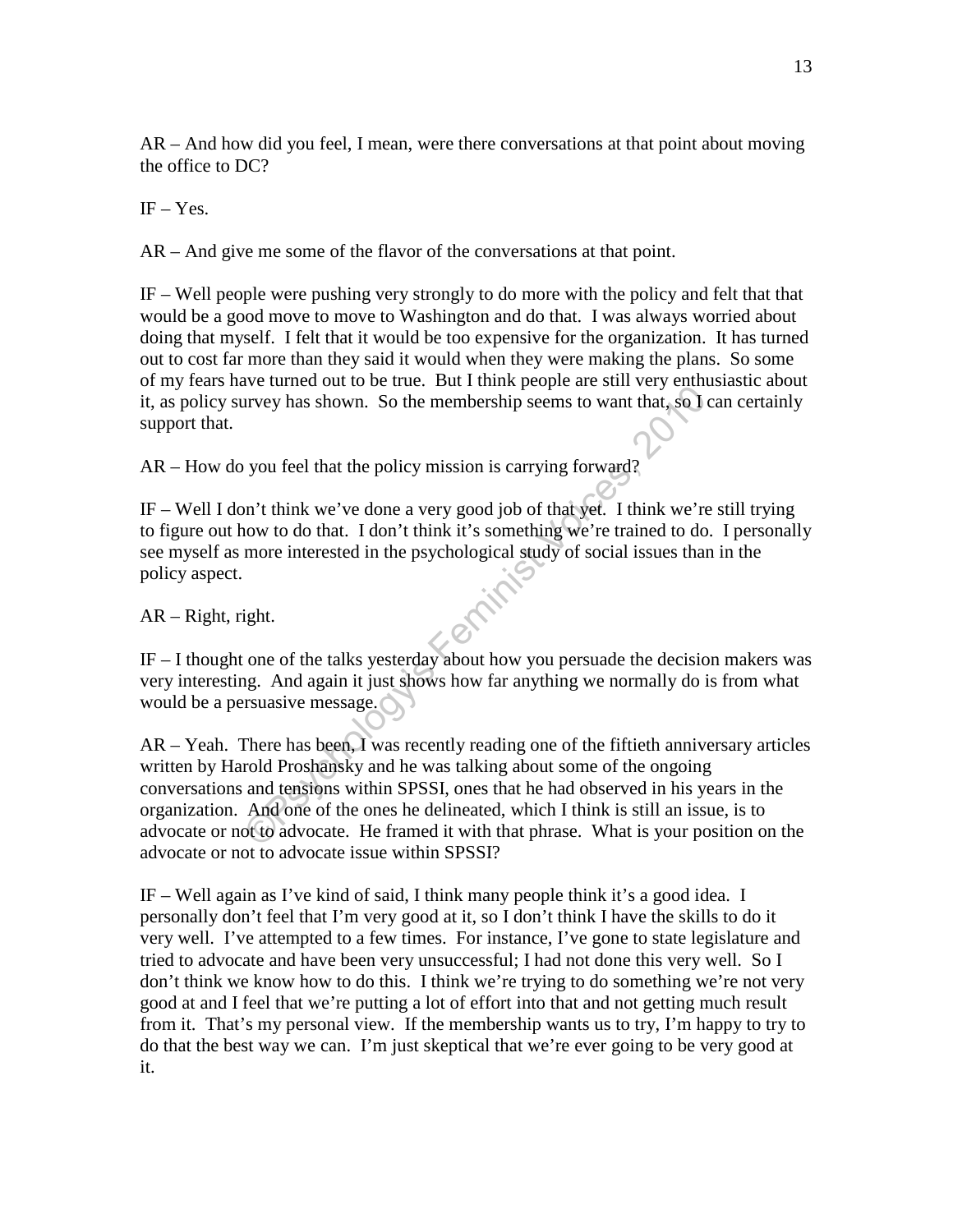AR – So your position is more that you feel that it is outside your scope of expertise, or psychologist's scope of expertise, as opposed to this isn't something we should do as scientists.

IF – Right. I think if we knew how to do that, it would be great. I just don't think we know how to do that.

AR – Yeah. Fair enough. It's hard to know how to do everything.

 $IF - Right.$ 

AR – Okay. Well you've also, I'm skipping around a bit but people's lives skip around. What do you feel are SPSSI's strengths as an organization?

IF – Well again I think the things we do well are encourage and publish research that has policy implications. The psychological study of social issues, which I see as our core mission, is what I think we do well.

AR – What do you think have been, in the course of SPSSI's history, some of its greatest successes?

IF – Well I guess the Brown vs. Board of Education.

AR – Everybody says the Brown v. Board!

The state of SSF's steel, and we are encourage and publish researations. The psychological study of social issues, which I see as a at I think we do well.<br>
D you think have been, in the course of SPSSI's history, some of s IF – Yeah, it's one of the one's obviously. I think we did have a role in this recent affirmative action decision with the Supreme Court. We wrote one of the briefs that I think APA adopted, adopted our briefs, so I think we've been successful there. But again, I don't claim to have a lot of policy expertise, so I don't really know where our policy stuff has had an impact. It's not clear to me.

AR – Right. Well of the three P's, which do you think SPSSI has been most devoted to or contributed most to.

IF – Prejudice I think is the area, well we've certainly published the most on. We have very little on peace, and we have a little on poverty, but not much. Prejudice has really been our major mission.

AR – And since early on.

IF – Since very early on. I know you know, but we've gone back and looked at the tables of contents for all of the *JSI* issues and if you go back there, again you see prejudice coming up over and over again, but the others, occasionally you'll see things, but not very often.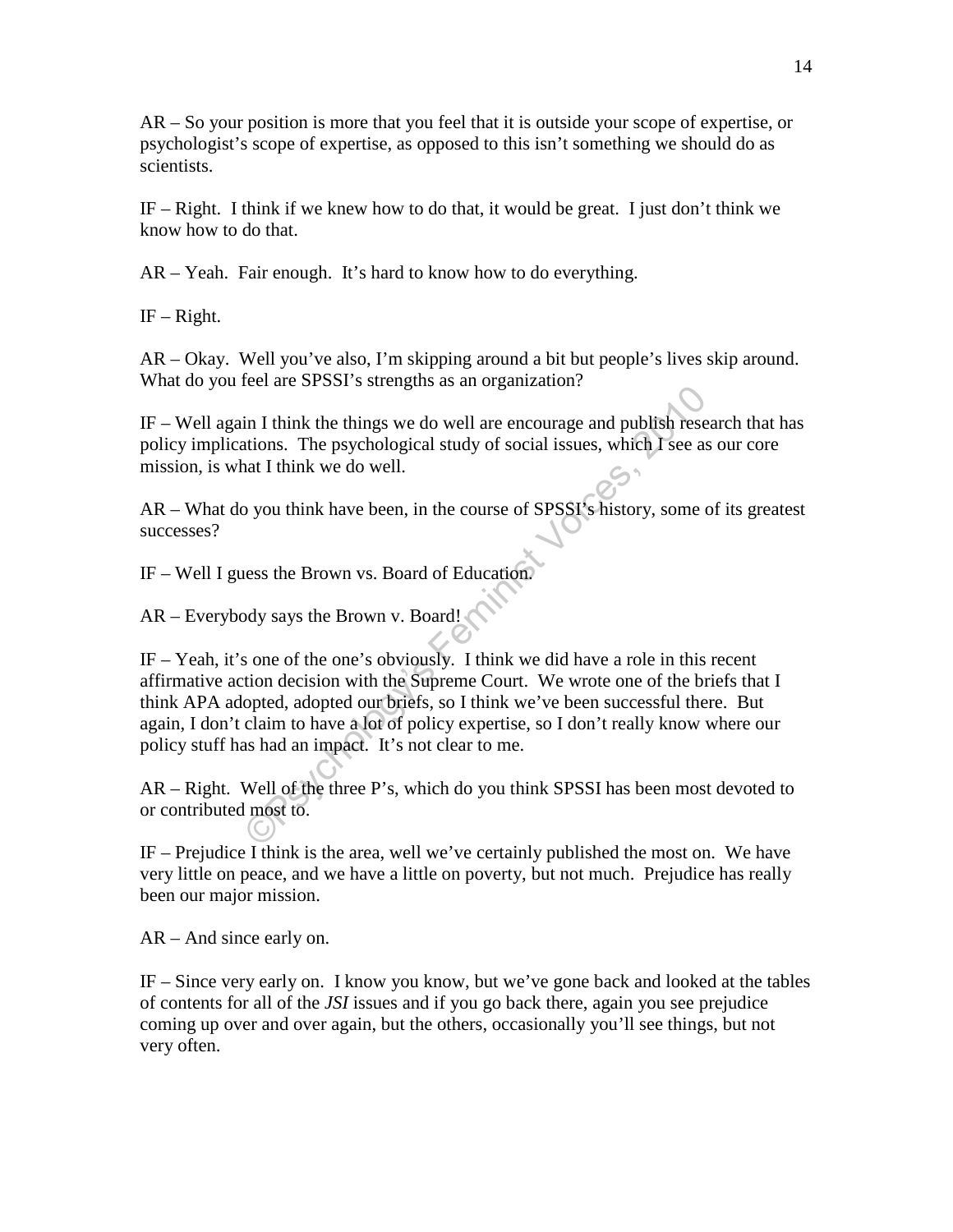AR – Right. Have you seen or have you, gosh, in your almost thirty year involvement with SPSSI...

IF – More than that. It's closer to forty.

AR – Forty. What changes have you seen? I know it's a real broad question, but I'll leave it broad.

IF – Well when you say changes I don't think it's one trend. We've gotten certainly a lot slicker, we're a bigger organization, we have a lot more money. Things like the briefings…I don't think we could have even conceived of anything like that happening in the seventies. So in that sense we've gotten more polished, more professional.

AR – What about membership? Have there been changes in the kinds of people SPSSI attracts?

Not membership? Have there been changes in the kinds of peo<br>
h because there was that whole cohort of us that came in in the<br>
now we're aging and we're still here. So the big challenge of<br>
in younger people and continuing, IF – Well yeah because there was that whole cohort of us that came in in the sixties and seventies, and now we're aging and we're still here. So the big challenge of course has been bringing in younger people and continuing, and making the organization more diverse.

AR – How successful do you feel SPSSI has been in its diversity mission?

IF – Well again it's been up and down. Right now council is pretty white, which is too bad.

AR – When do you think SPSSI has been most successful with that?

IF – Oh I don't know. I would have to go back historically and look. But there's certainly been periods when council has been much more diverse than it is now.

AR – Yeah. I wonder, and again this is just anecdotal, but I wonder with the formation of things like Division 45 and other organizations that may speak more to ethnic minority issues, more directly, if that siphons off some folks.

 $IF - I$  think it definitely has.

AR – I mean, people can only do so much.

IF – That's right. And again, the lesbian issue as well, the same thing. That group is now a separate group. So we have other diverse groups that have gone off in their own groups, as you say.

AR – How do you think AWP and 35 have responded to this challenge to be more diverse and inclusive? In some ways I guess I'm asking you to compare it to SPSSI, but not necessarily.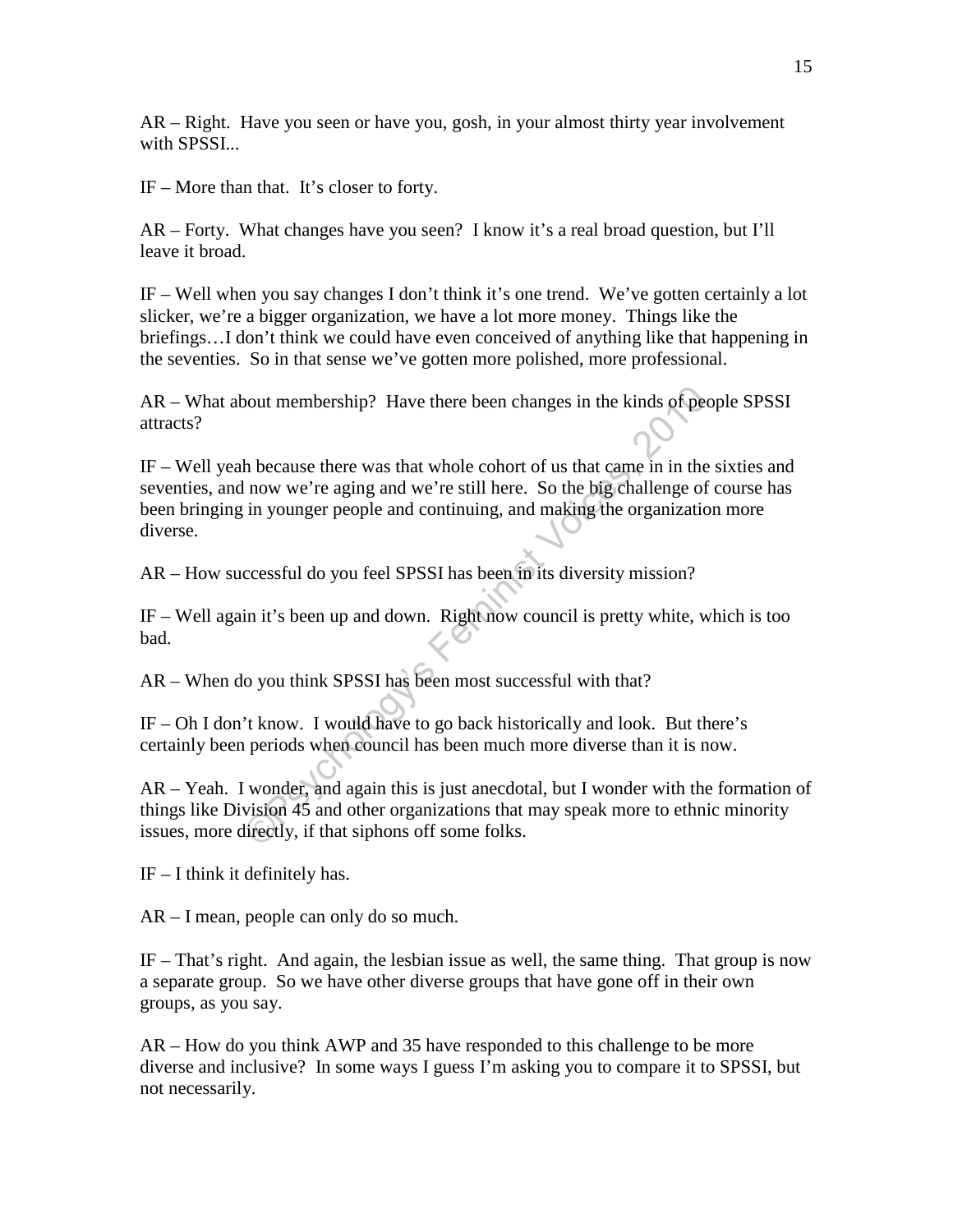IF – Well I think Division 35 has been much more successful than AWP has. Division 35 has kind of had these different groups, and I can't remember the technical term for them, but they have a structural place in the organization; there are slates for officers on the executive committee. So that one has been much more successful, Division 35. AWP I think is a very aging group and it's very aware of that. It's really struggling at this point.

AR – Right. Do you have any sense of why it's not attracting young blood?

IF – Well it seems that the young students are just more career-oriented than they used to be, and they're not as interested in the politically active groups. And so if they're interested in women's issues at all, they're going to join Division 35, but not necessarily AWP.

AR – That's not seen as a road to professional advancement as much?

 $IF - Right.$ 

AR – And maybe there isn't a sense that the camaraderie or collegiality is a step towards career advancement as much?

IF – Well maybe not. And I'm not that sure that AWP is that welcoming to young people because it's such an aged organization.

AR – Okay.

 $IF - If you look at the leadership, it's very old.$ 

Not seen as a road to professional advancement as much?<br>
Suppose there isn't a sense that the camaraderie or collegiality is a sement as much?<br>
Velo not. And I'm not that sure that  $AWP$  is that welcoming to y<br>
uch an aged AR – See I didn't know this. I have not actually, and not because I'm not interested, it's just a matter of time, but I haven't been involved in AWP. Not because I'm not interested, just because you split your resources in so many different ways. I didn't know it was an aging kind of group. I had no idea. I actually have a couple of close friends and colleagues who are just a little bit older than me, who are pretty active in it. So I had really never thought about it. But I'm hoping to go. Sharon is going to be hosting it the year after next, so I'm definitely going to go when they host it in Memphis. That's interesting. Are you still involved in AWP?

IF – I run the distinguished publication award group right now, but I'm going to step out of that now, because I just can't do everything.

AR – Yeah. Well you've got a busy year coming up. Tell me a little bit about some of your goals for you presidential year of SPSSI.

IF - Well people have been asking me about that and I've been kind of brainstorming about that, but every time I start thinking about that, I of course start thinking, well we have to do central office first. So I just feel that if I can get central office in good shape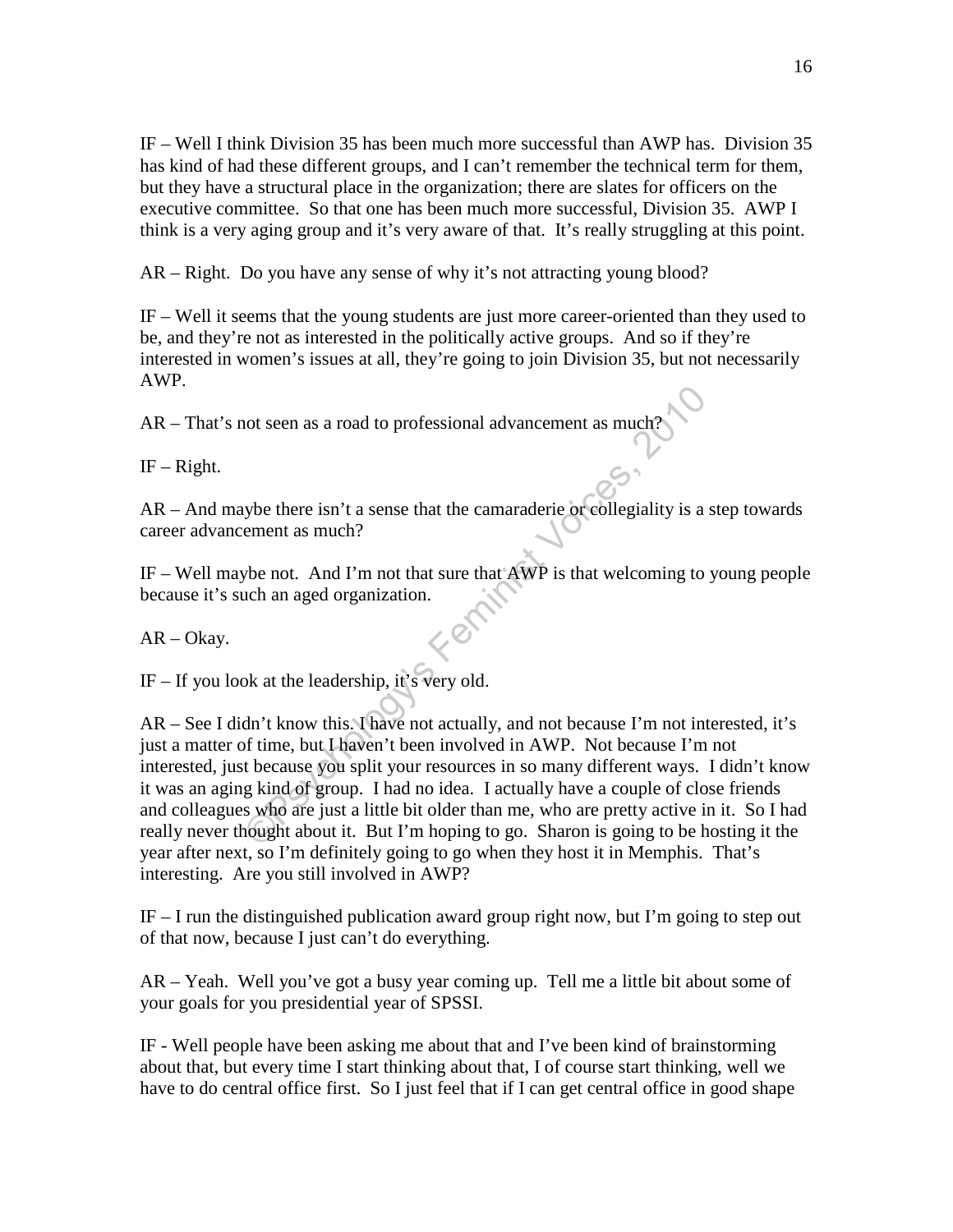this year, and we've got all these new publication things starting. So I think we have a lot of things in transition right now and I just see this as a year of instability and starting some kind of new push, I think, is a mistake. I just think we have to get things back on track.

AR – Yeah. I certainly resonate with that one. A lot of the conversations at council even the other day were, well can't do any of this without central office getting sorted out, and the website and the computers getting sorted out, and that kind of stuff. It sounds like it'll be a big job.

We we are impact and the different committee that so, we can be the propose of the propose and the differe and never get responses; they feel that SPSSI is this green of the other and that they're not welcoming of anybody IF – Oh yeah. I guess the one other thing I can say, but again it's not a big policy thing, but I just feel that we need to reach out to our membership more. With central office not functioning as well as it might have for quite a while now, a lot of people are feeling shut out and they ask questions, and I've had people complain to me about this, but they try to contact central office and never get responses; they feel that SPSSI is this group of people that talk to each other and that they're not welcoming of anybody else. And one thing that I'm going to be personally trying to do, and have already started trying to do, is to reach out to people. And so by taking on the administrative handbook, which is trying to write down what our procedures are, and it's been very difficult because there's nothing there, and I can't get any information. And so I've been trying to contact different people, and I can see now that I'm going to start using that more and more in terms of getting new people into the organization

AR – Okay.

IF – And I will be writing to the different committee chairs and saying, well this is what we have for you now, and we have to think about your committee next year; do you know any new people we might bring in? And so I'm going to try and bring in and recruit people through that process.

AR – Yeah. I wonder, it seems like that is a problem for a lot of Divisions, anyway, of the APA. It's certainly a conversation that I hear over and over again in a lot of places. It's a challenge.

IF – Yeah. I was at a Division APA conference for division leaders, incoming presidents, and this is one of the things they talked about for APA in general. That most of the divisions are losing members.

AR – Yeah. What is SPSSI's relationship with APS?

IF – Well it's been pretty close. We've had people who have been very active in the governance of APS and involved with SPSSI council, so there's been a close relationship there, and a lot of hostility, I feel, towards APA. I'm probably one of the more pro APA people that's been active in SPSSI.

AR – What are the origins of that hostility?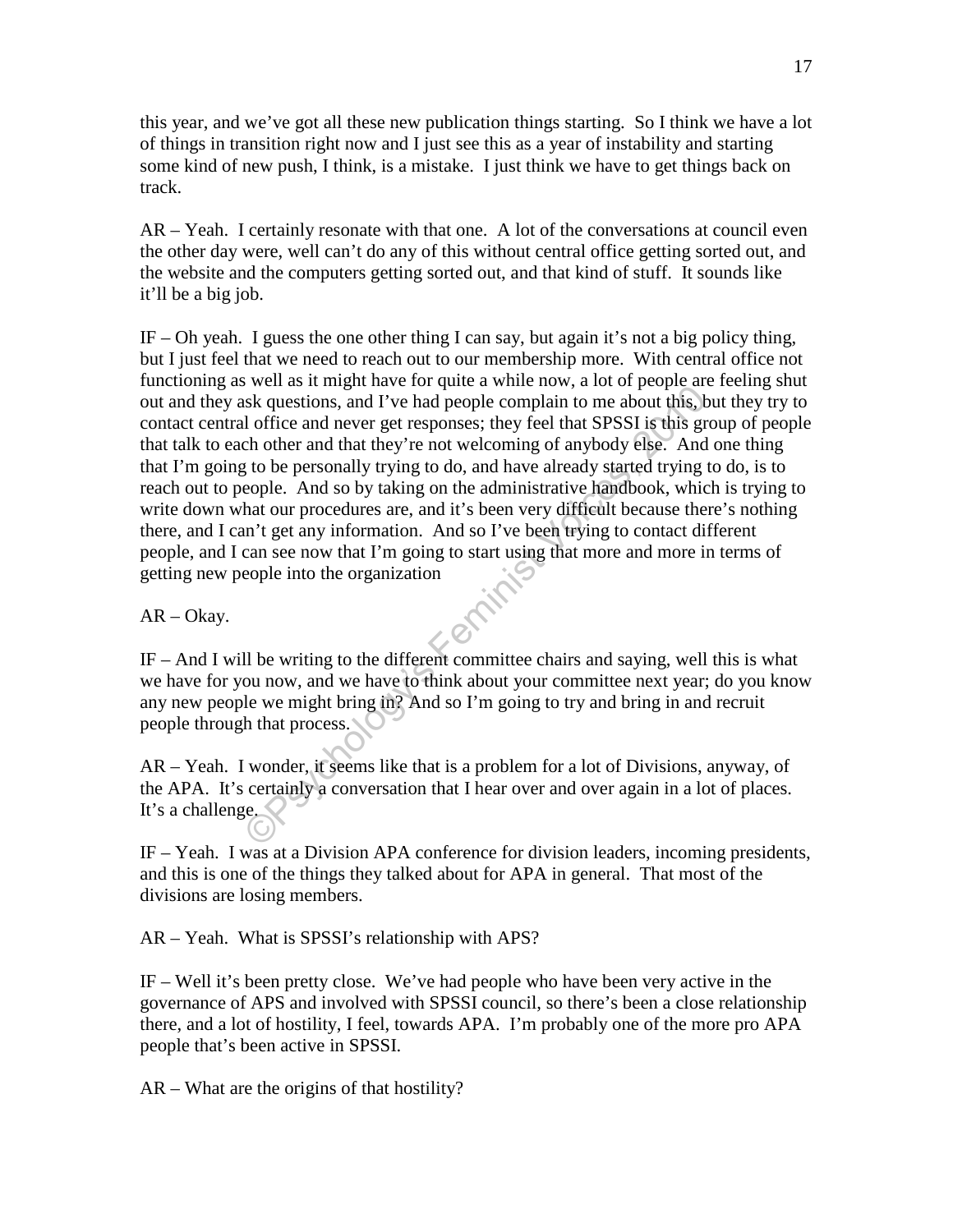IF – Well people feel that APA has been too focused on practice, to focused on clinicians, and not giving enough attention to the science aspects. But one thing I think APA does far better than SPSSI is policy stuff. So I think we have things to learn from them. They have people like our Marshall Fellows and so on that are at APA and SPSSI as well.

AR – It would seem somewhat of a natural alliance, the public interest directorate with SPSSI. I was kind of curious, as a newcomer to SPSSI, why there was such, why there appears to be so much tension in terms of forging relationships with places like the Public Interest Directorate.

IF – I think that's really sad. For example, I was mentioning to Beth [Shinn] about Gwen Keita who is now the head of the Public Interest Directorate, that she's a SPSSI member and we should get her involved in SPSSI things, and she doesn't even know her. I've known Gwen for years because she was very active in the women's groups. So those are the kinds of people I think we need to get active and involved with SPSSI.

For the season of the vent season and the season and the season and the season it even know for years because she was very active in the women's groups. Seeple I think we need to get active and involved with SPSSI.<br>Definit AR – Yeah. Definitely. There are people, lots of overlapping people, that are Division 9 people and Division 35 people and APA people. Martha Mednick strikes me as another one, and Rhoda Unger, I mean there are so many you could just rattle them off. Somebody mentioned the other day, and I think it may have been Michele Wittig, something that I hadn't thought about. She said that she felt that Division 35 was born in some ways out of a dissatisfaction…well she said that Martha Mednick had felt that SPSSI wasn't responsive enough to women's issues and that this was one of the motivating factors to form Division 35, but I hadn't actually thought about that before. Was that your perception or a piece of the motivation anyway?

IF – That's interesting. I guess I never, see my women's involvement probably started before my SPSSI involvement so I never looked to SPSSI to meet that need. I always saw this other channel. They're a little older than I am so they were involved at an earlier point.

AR – Yeah. I hadn't thought of it either. I hadn't heard anyone articulate it quite that way. Okay, well, I've been asking a lot of the folks I've been interviewing for the Division 35 program, and there is overlap between the two, how their feminist identities emerged. How and when did they kind of form, at least a very self-conscious feminist identity? Do you have any sense of that in your own life? Sometimes it's hard for people to articulate.

IF – Well I remember as a middle school student writing a paper on women and ancient Greece. So I've had a very long term interest. And I was always interested in female heroines in stories, so I think I've always felt that way. And I think it may have actually come from my mother because she cut off her own career; she kind of projected all of that into me, with, you have to be successful, you have to do these things. So I was always encouraged to be a professional, and as I said, they were very upset when I decided to drop out of school and get married at a young age.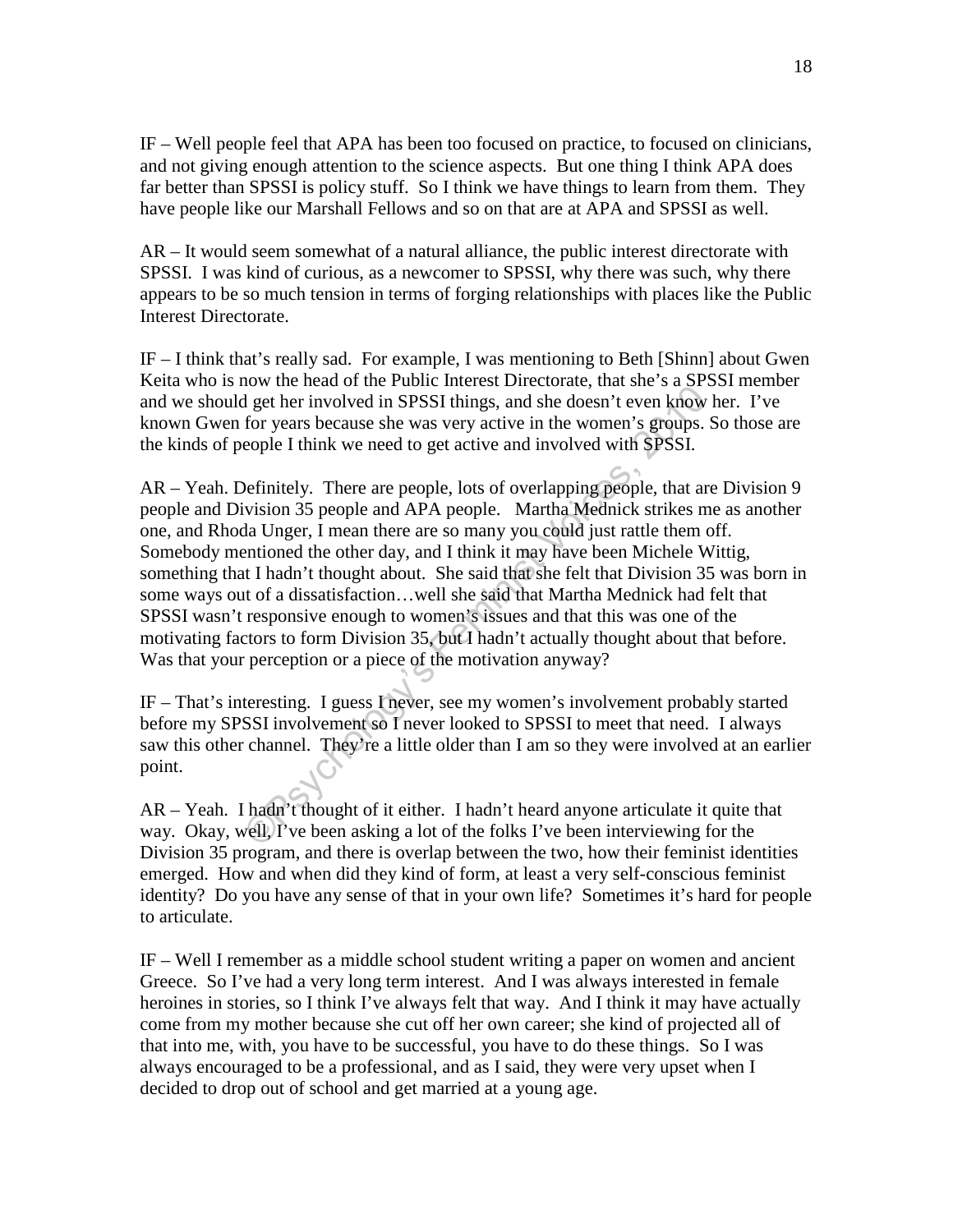AR – Right. Let me turn now to some of your research. I assume, given what I know of your work, that research, among other things, has been a real central focus for you.

IF – That's very true.

AR – Across a number of areas, right?

 $IF - Yes$ , yes.

AR – Let me start with, and I'm picking rather arbitrarily, but let me start with your interest in violence and intimate partner violence. How did that research program get started up for you?

IF – I was teaching a psychology of women course in the seventies at the University of Pittsburgh, and I think around '75, one of my students came to me and started talking about this problem of violence.

AR – Okay.

Socialized as a posychology of women course in the seventies at the Un<br>
d I think around '75, one of my students came to me and started<br>
blem of violence.<br>
at point there was no literature and people didn't know anything<br> IF - And at that point there was no literature and people didn't know anything about it, and I didn't know anything about it, but I thought, this sounds important; this sounds like something we really need to think about. And so again, following this kind of model I've had in my history of setting up a group of people, we got a group of people interested in that and started talking about it, and we actually applied for an NIMH grant to do some work on this area.

AR – Okay.

IF – And what we did, because again, this is the kind of model we used around our book, and you were asking well how did we write this book with no data, well we used the same model for our grants and things. We took theories and said, well if these theories work, then this is what you would predict should happen. For example, we used attribution theory and said, well if these are battered women, why would they stay; if they make these attributions that it's unstable and that it's going to change, which is what the kind of qualitative, we didn't have that label for it then, but that's what these women's experiences told us was happening, then that might explain why they're staying. So that was one of the theories we proposed to test.

AR – Okay.

IF – So we submitted that grant to NIMH and it was interesting because, originally, they weren't interested at all in it, and then it turned out that there'd been this new group on sexual violence that formed and they needed proposals. And so here was our proposal that got some kind of reasonable score but wasn't funded, and they said, 'Oh we could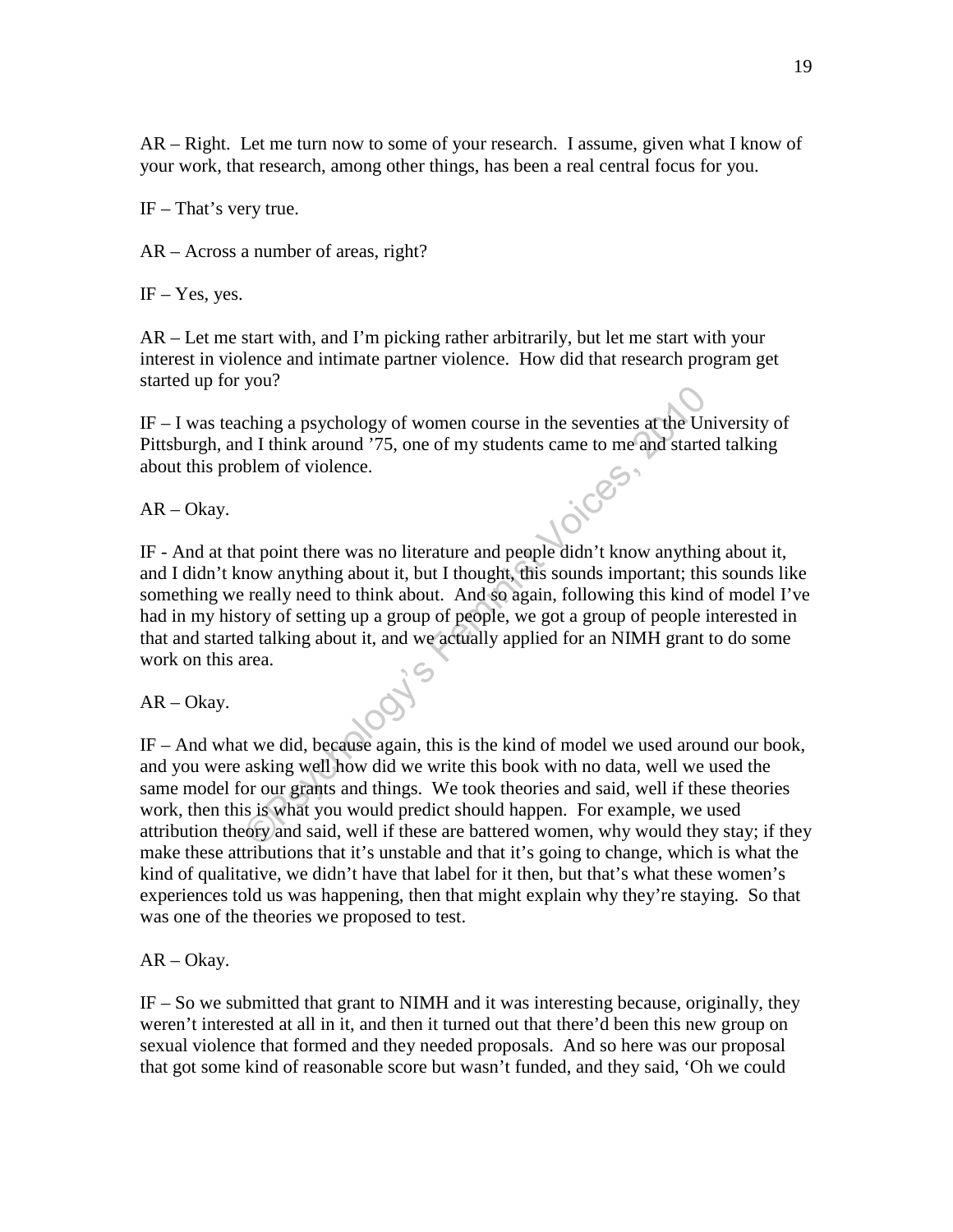take that and fund that in our program, but it's not dealing with sexual violence, so you've got to add marital rape to that.'

AR – Wow.

IF – Which was something that we didn't know anything about at that point.

AR – So they dictated to you what they sort of wanted to…

IF – Yeah, yeah, and we said fine, that sounds great, we'll add that, sure. So we got this money, very early, to do that research, and I then continued to do research in that area. That project took a long time and I didn't really know how to run a research project, so I kind of did this on my own. We developed an interview schedule and did this, but then the frustrating thing was that I couldn't publish this work.

 $AR - Oh.$ 

IF – And the reason was that because, again, we were working independently and we developed our own measures of violence. But it turned out that we discovered that there was this sociologist, Murray Straus who had his own measure of violence, and he was seen as the expert, and everybody who reviewed any paper we ever did said, 'Well you didn't use the CTS, we can't publish this.' And we hadn't of course used that and so there were all his students and him who reviewed these things so we couldn't publish it.

AR – Okay.

The system was that I couldn't publish this work.<br>
Thing was that I couldn't publish this work.<br>
Thing was that I couldn't publish this work.<br>
Thing was whot head is own measure of violence, and<br>
pert, and every body who r IF – And there were a lot of other people complaining about it at the same time. There were some conferences in New Hampshire we went to, and there were some other people there at the same time who had the same complaint. And so there was a lot of hostility between Murray and the feminist community because of this. So my interest, kind of…I wrote a few book chapters, I got a few things out, published an article on marital rape, but I had to publish it in *Sex Roles* because none of the psychology journals were interested.

AR – Right.

IF – And of course it did get the right audience there because it was mostly humanities people. I'm sorry, not in *Sex Roles*, in *Signs*.

AR – Oh, okay.

IF – So I kind of let that research just sit after a while because I was frustrated and because I had to do other things, because I had to worry about tenure and things like that, and then I started hearing about this research on dating violence, which is a whole different body of people doing this research. And they started saying, 'There's women being violent, what's going on here?', and so I got interested in that again and said, well I don't believe that, and so I started collecting data on dating violence, and that then led to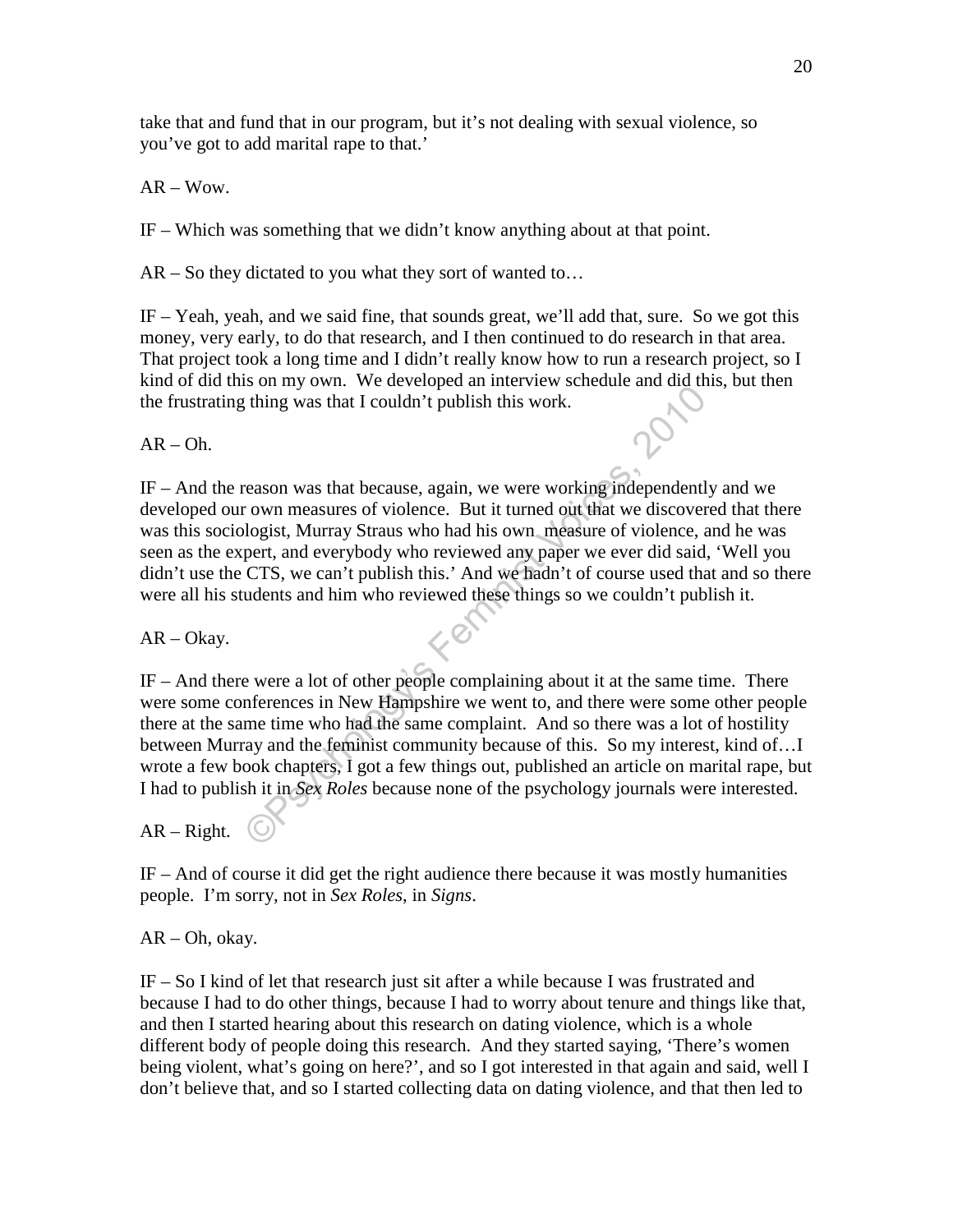a re-revival of that work for me. We're now doing a lot of work trying to understand female violence and how that fits into the larger picture of violence against women.

AR – Right. You said you went into it thinking, oh that's not right; women aren't the perpetrators here. How have you kind of dealt with some of the findings that show…

IF – We're talking about the dating violence?

AR – Yeah, yeah.

The main of same of the same of the problems. So it turns out, if we look at violence as measured s which everybody uses now, any act of physical aggression is if you're laughing at somebody and shove them, that's violence IF – Well, what we've discovered is that it depends on how you define violence. And I'm actually thinking of doing this in my presidential address, talking about this issue of defining violence and how that's affected that whole body of research, because it does have policy implications. So it turns out, if we look at violence as measured by the conflict tactics which everybody uses now, any act of physical aggression is considered violence. So if you're laughing at somebody and shove them, that's violence and you are labeled as violent.

 $AR - Wow$ .

IF – And that's in fact what the large majority of violence "is". It's those kind of very low level acts that nobody takes very seriously.

AR – And the scale itself doesn't allow you to tap into them, the context or the situation, i.e. slapping someone in a context of a humorous exchange is very different than in anger.

IF – Yeah, yeah, and that's true. Well there's other problems with CTS too, and I'm not sure how much you want to get into them, but it also asks about disagreements.

AR – Okay.

IF – But part of the issue is that this label of violence is being used in, I think, very inappropriate ways. And the people themselves don't define it as violence.

AR – Yeah, yeah.

IF – And many of them don't define themselves as victims in any sense.

 $AR - Wow$ .

IF – But it all gets labeled. And part of the problem is these measures are so heavily skewed that you can't use a kind of nuanced measure and look at levels of these things because there's just simply not enough data. So you typically end up dichotomizing so that any act of violence, any act of physical aggression of any sort, is labeled as violence.

AR – Okay.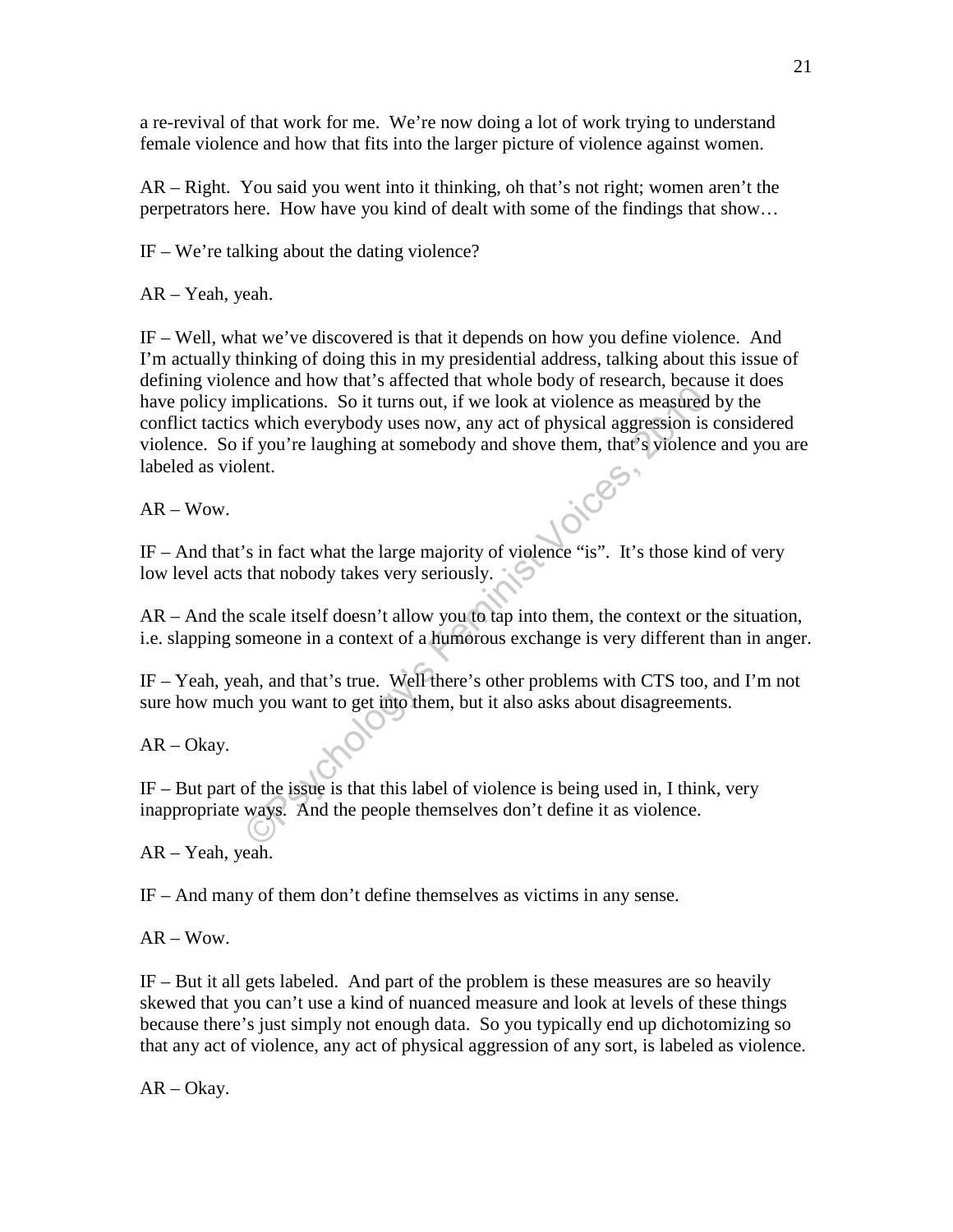IF – So it's really distorting the research.

AR – Has qualitative research shed any light on this?

IF – It's beginning to and I think that's one of the things that needs to be done.

AR – Definitely. I mean, that sounds like that's problematic when the research participants themselves aren't seeing things the same way the researchers are.

IF – Right.

AR – Well tell me, there's also, I mean you have a number of areas of research, but it's clear in your publications that work and gender has been a focus too.

IF – Right.

AR – Tell me a little bit about that research program.

The state of the state of the state of the state of the state of the sublications that work and gender has been a focus too.<br>
a little bit about that research program.<br>
duate school I worked with Bernie Weiner in achieveme IF – So in graduate school I worked with Bernie Weiner in achievement areas; I started with that long term interest in achievement. And of course one of the questions in that field, one of the early questions I had was, what about male/female differences (we didn't have the term gender in those days). And I started doing some research on that; looking at differences in attributional patterns between men and women. And so I started working on that and then that led to an interest in things like career planning, which I actually was interested in fairly early; we had some early papers on that.

AR – Yeah.

IF – Part of that has been a big longitudinal study of APA graduates that we have been following now for about thirty years.

AR- Oh wow.

IF – So we've got a big database there. But that then led to some of my interest in crosscultural research.

AR – How so? How did that transition?

IF – So, it's kind of a long and complicated story, but I got involved in Semester at Sea, which is a university program that involves sailing around the world and teaching courses.

AR – Yeah. Is this something unique to the University of Pittsburgh?

IF – Yeah, University of Pittsburgh administered that.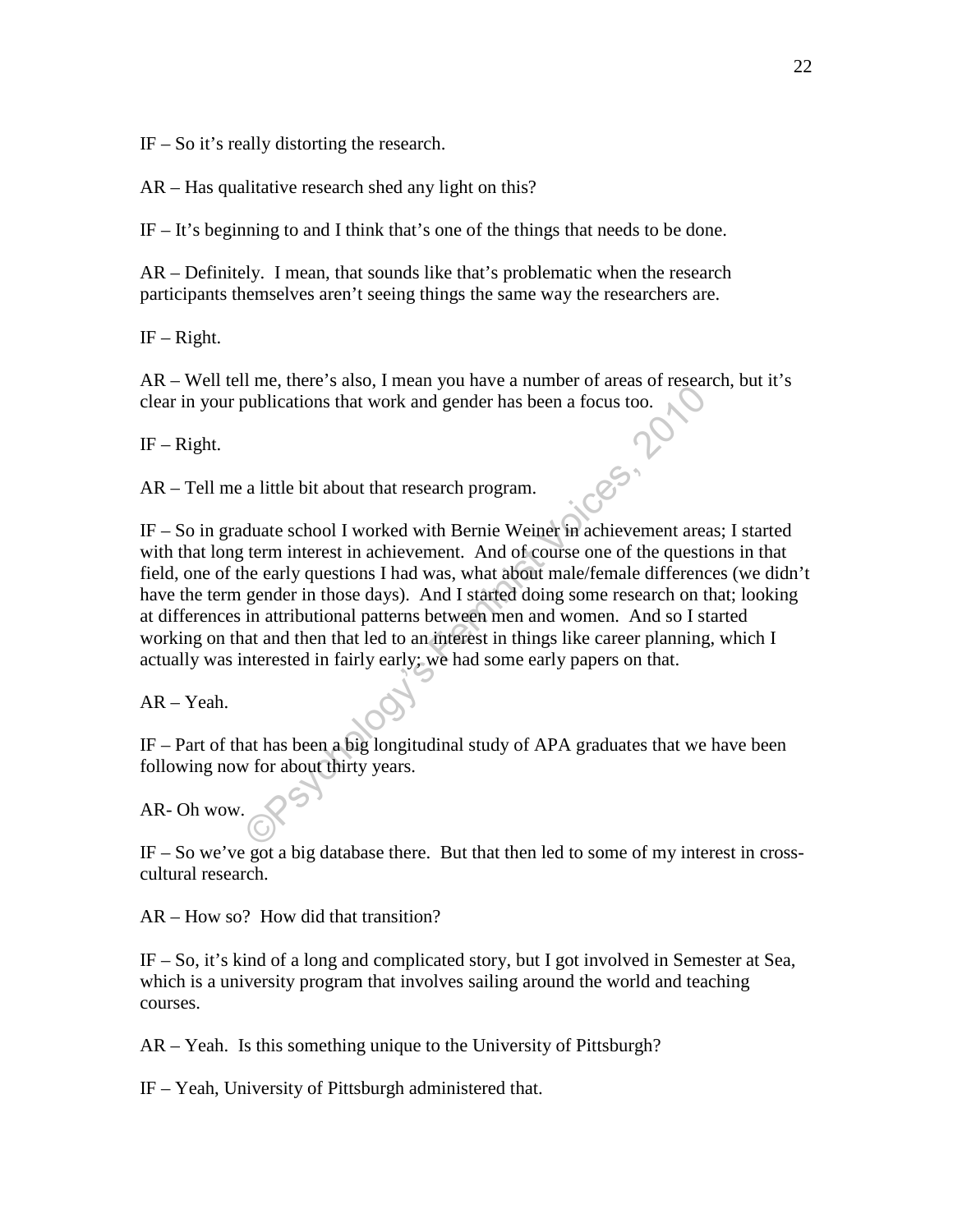AR – Okay, because I met somebody else from Pittsburgh and he talked about this, an unrelated project, but he talked about being a person involved with Semester at Sea, and I'm like, Pittsburgh seems…but yeah, so?

IF – So the University of Pittsburgh administered this program and so the faculty there had a priority in terms of going on ship. So I got to go on ship and that really was kind of life-changing in terms of getting interested in cross-cultural things.

AR – Oh neat.

IF – And I got interested…we also had a visitor from Croatia, so it's complicated and I don't need to get into all the details, but as a result of that experience and getting to know these people from what was then Yugoslavia, I decided to apply for a Fulbright and go there and do some research. And that was at the time when the country was splitting apart, and I thought, wow, this would be interesting. And it was also the time of the transition away from communism.

 $AR - Oh$  wow.

From what was then Yugoslavia, I decided to apply for a Fulbrigum<br>from what was then Yugoslavia, I decided to apply for a Fulbrig<br>ome research. And that was at the time when the country was sought, wow, this would be inter IF – And so I thought, oh wow, here's a wonderful natural experiment going on and what's going to happen to these people as their whole political and economic system changes; how is that going to change their basic views of work and family issues? So we started collecting data in '91 and I got the Fulbright and went over and made contacts with several other countries in Europe, and it just kind of grew and it's still evolving and going on now. So it's like a whole other area of research, one that still requires that I go over there and talk to people and keep it going.

AR – Wow. Well, because you're a feminist and because you do research on work and family life, can you tell me a little bit about how you personally balance your professional and personal lives? Has that been a challenge? Do you have any strategies that you've used?

IF – Well I know other people say the same thing, but I had a very supportive spouse. So I got that divorce early on, very shortly after I finished my PhD, and at that point I was already now in my thirties, and I'm thinking I would like to have kids, but I didn't have a husband at that point, so I kind of seriously started looking for a husband. And I found one who fortunately turned out to be very very family-oriented, very family-centered, and we then had two boys. And he was very very actively involved in raising them, so that helped a lot.

AR – Yeah. That's great. Did you ever feel any conflict about that or was that something that just…

IF – Oh yeah, he used to be upset because I was too work-oriented. I think I was probably more work-oriented than he was. And so he would insist, for example, when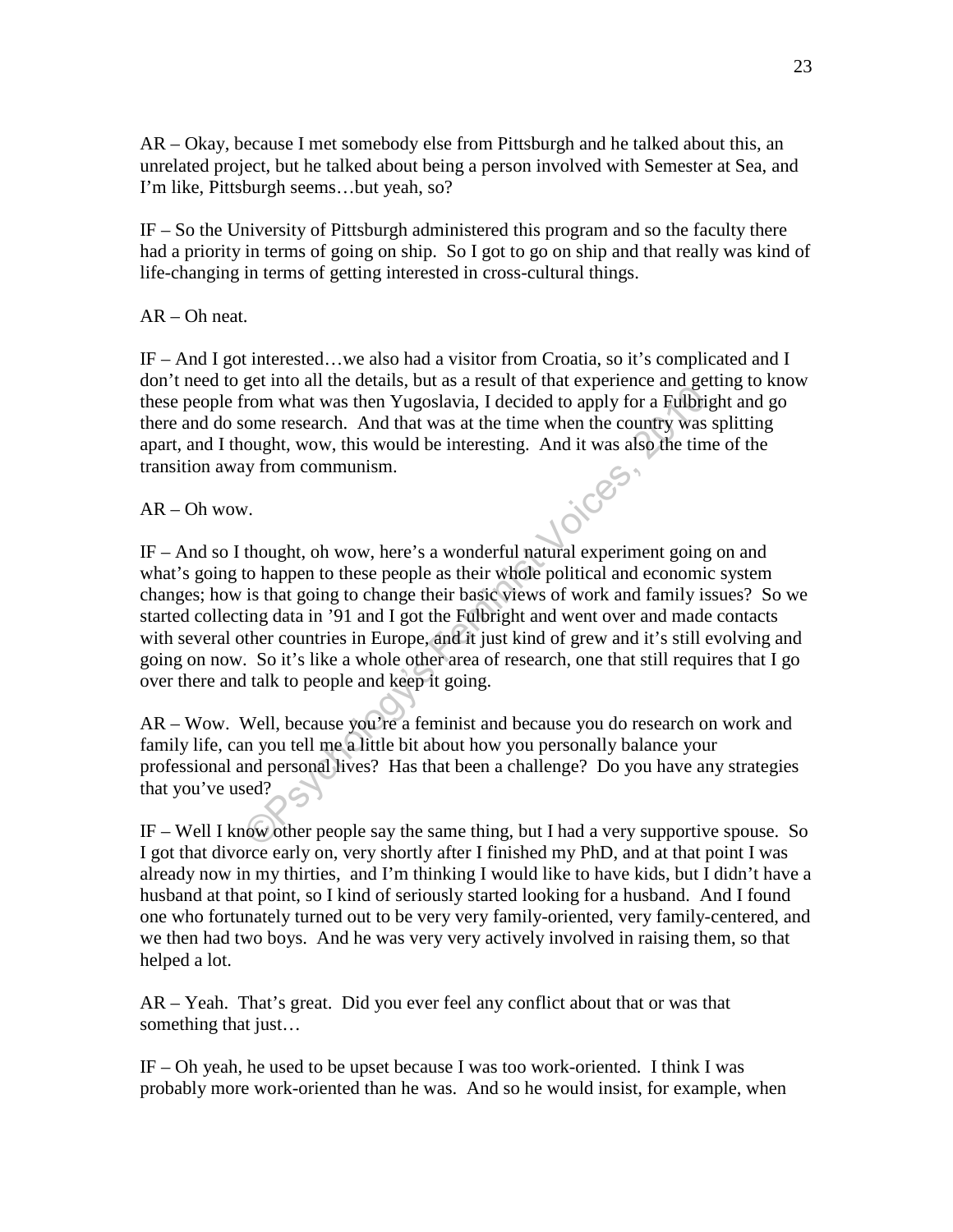we go on vacation you can't work, you can't do that! Or in the evenings, you have to stop working because we're going to do family things. We did spend a lot of time with the family so that was good.

AR – Yeah. Well, you've already mentioned the development of your international contacts, but I know as well that you've been involved in Division 52.

 $IF - Yes.$ 

AR – So let me ask you a rather broad question. A lot of people have been talking about psychology becoming more international and more aware of international issues, and even in SPSSI we hear this a lot.

 $IF - Oh$  yeah.

AR – What is your take on that?

IF – Well I think we absolutely have to do that. I think we have to reach out to the world. As long as we are only focused on North America, or Canada and the U.S basically, we're very limited.

AR – In what ways do you see that enriching North American psychology?

IF – Well I see it enriching in the same way in many ways as bringing in women's studies, because the theories that were developed for males often didn't apply to women, and it forced us to re-question and re-look at those theories to better understand these issues. And I think that will happen as we become more international.

Solution to that?<br>
Your take on that?<br>
Think we absolutely have to do that. I think we have to reach out<br>
are only focused on North America, or Canada and the U.S ba<br>
inted.<br>
ways do you see that enriching North American p  $AR - Yeah$ , yeah, okay. Well let me ask you about, again, thinking about the  $75<sup>th</sup>$ anniversary projects, where would you like to see SPSSI in the next ten, twenty, years? Where would you like to see SPSSI moving or what changes would you like to see happening over the next few decades of SPSSI's future?

IF – Good question. One thing I would like to see is for us, again, to reach out and bring more people into active engagement with SPSSI, especially young people and diverse people. But I think we should be more international too and I think some of the efforts that we're making there, about the international conferences and things like that, will help with that. I've certainly made an effort as a journal editor to do that, to bring in reviewers, and as much as we could, papers, and so on, from other countries. We had a special issue on Ireland, and one on Israel, so we've been reaching out and I think we need to continue to do that.

AR – Yeah, yeah. That reminds me, journal editing; you've done a lot of work on journals.

 $IF - Yes.$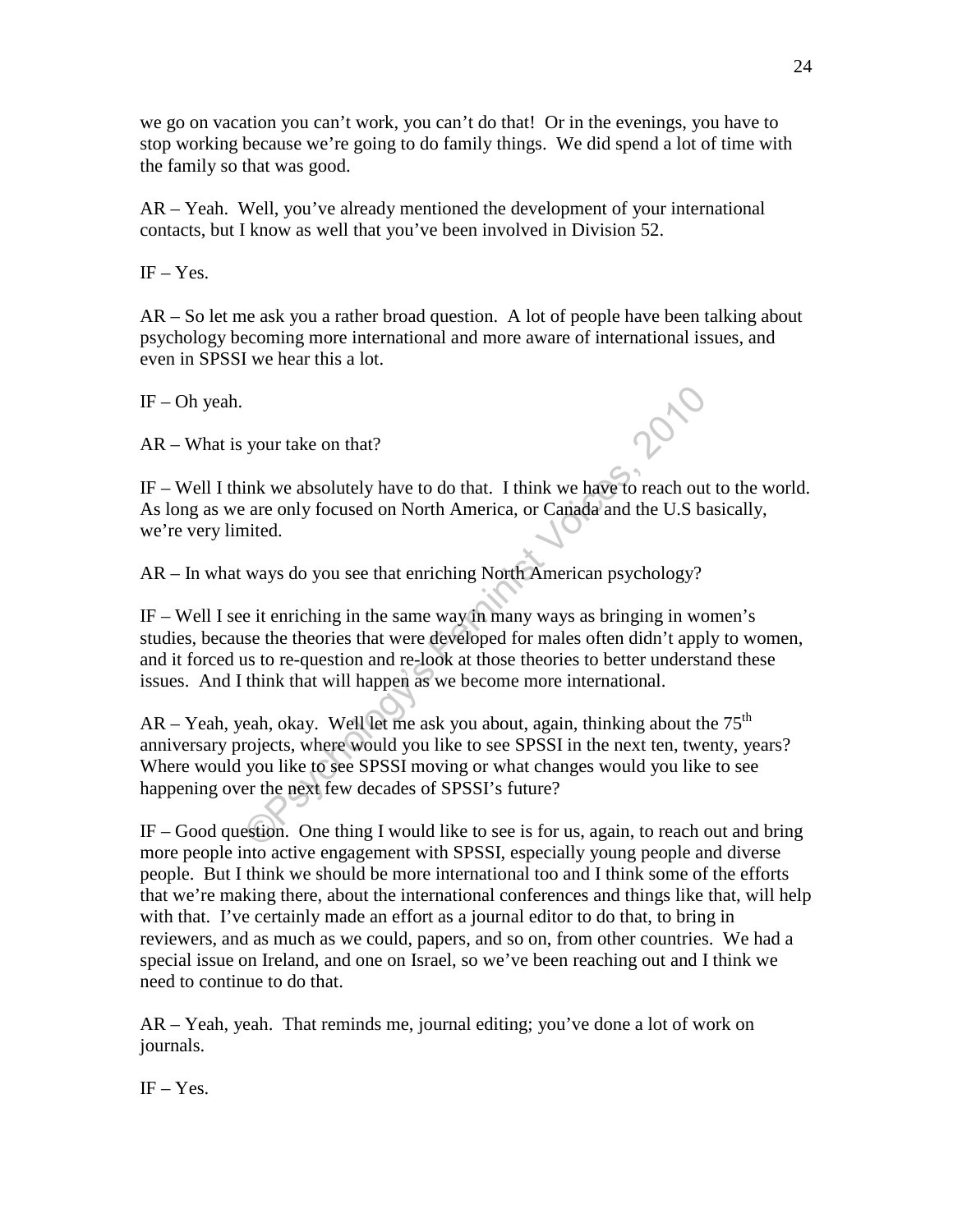AR – What have been the highlights and/or the lowlights of that part of your career?

IF – Well I love it, I love editing. So I was an associate editor, well, I've done the issues of *Journal of Social Issues* and I've done special issues for many other journals as well. So I've done a lot of that and I really like doing that kind of thing; pulling together a bunch of articles. It's one of the few ways you can publish theory in journals as well, through special issues.

AR – Yeah.

From the act of the trial what is the completed what is the state of the trial what is formal yet I'm thinking about this for. So I see that as a vertion portunity, to get more of the review papers and the theory out.<br>Vict IF – And so often when I've had, like this issue on defining violence, I'm thinking about what's the best way of doing that. But I may want to do a special issue on that topic, but I don't know what journal yet I'm thinking about this for. So I see that as a wonderful publishing opportunity, to get more of the review papers and the theory out. I did *Violence and Victims* for a while, was the associate editor of that, and then *Journal of Social Issues*, and I now may well become another major journal editor, so I'm negotiating that contract right now.

 $AR - Oh$  wow.

IF – Because I love it, I love editing, and I've really missed having to step down from *Journal of Social Issues*.

AR – Sure. Well there's a new journal that SPSSI, we heard about, or at least I heard about, the policy and review journal.

IF – Yeah. So we have editors in place for those new journals.

AR – Yeah, well that strikes me as an exciting development for SPSSI.

IF – Yes, I think so.

AR – Is there anything that I haven't asked you about, I'm sure there's lots I haven't asked you about, but anything I haven't asked you about that you would like to put on record at this point?

IF – I can't think of anything. I think you've done a nice job.

AR – Well we've jumped around a little bit. Let me just review my questions that I wrote down to make sure that I covered everything I wanted to cover. Okay, I think I covered most things that I wanted to talk about. Let me just ask you though, one last thing. We talked about the future of SPSSI, what about the future of feminism and feminist psychology. Any thoughts on that?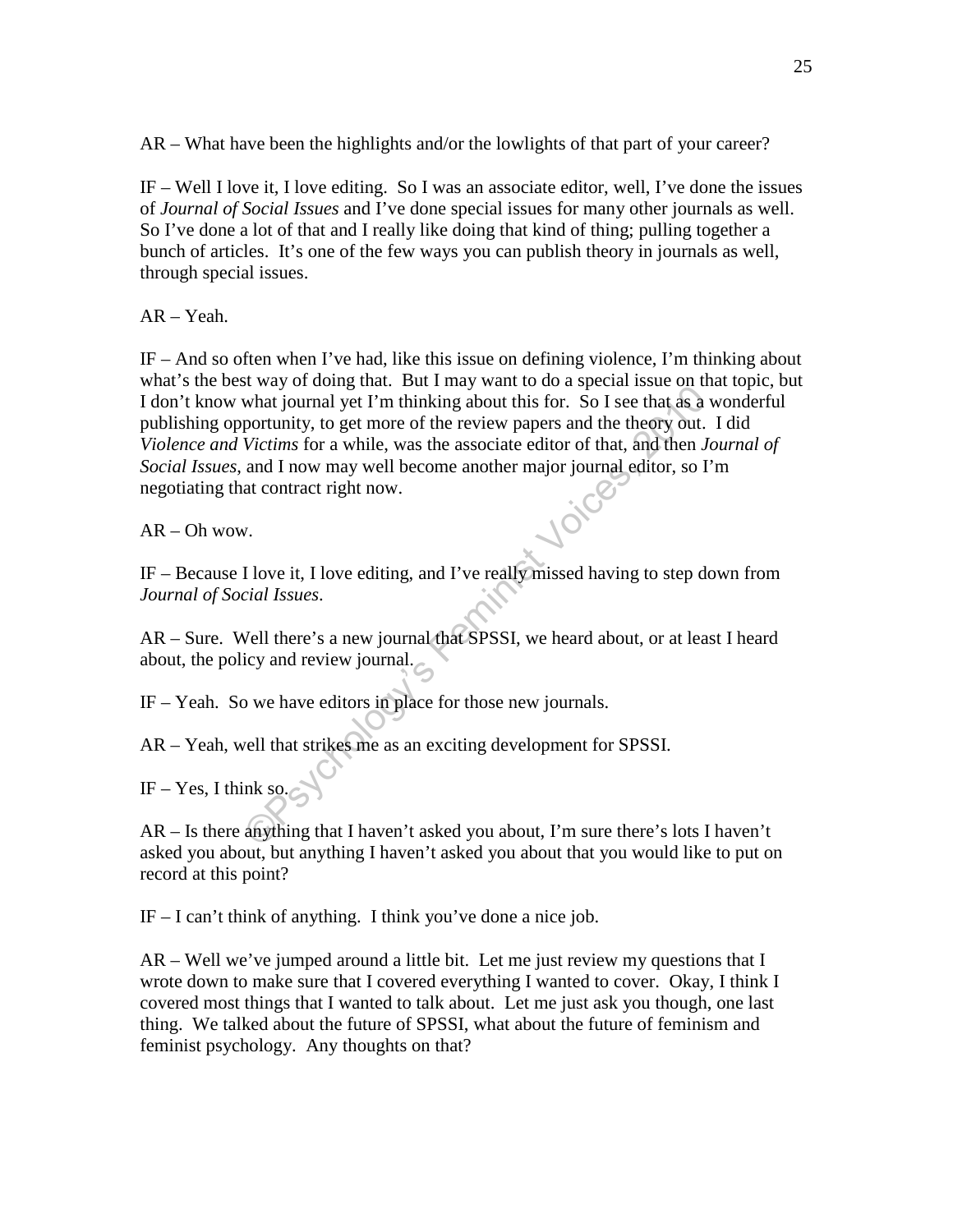IF – That's the problem again because it's been so pushed out of mainstream psychology. And as I say that, it's not completely true because there have been these women that have been, kind of, accepted into the mainstream. And it's interesting and I don't know, Kay Deaux for example, is one of these people. She is recognized as one of the gender experts within social psychology. Now how she got to that role, I'm not sure. It's interesting because the large majority, and if you look at the large majority of feminist psychologists, they're not in mainstream departments. There's actually very very few of us in regular university graduate school kinds of occupations. And even many of us in those kinds of roles…like I have been really marginalized in my own department. I've been pushed out of social psychology for example.

AR – Really?

IF – Yeah. And I'm not the only one who's had this happen to.

AR – Nancy Russo talks about that. She said that psychology wouldn't have anything to do with her for a long time.

IF – Yeah.

AR- They were surprised when she gave up the women's studies and she came back to psychology.

IF – So there are very few women who have been able to do that. And it would be interesting to find out what they've done that's been successful because most of us don't understand, because there's just so much hostility among the men.

AR – Yeah, yeah.

nd I'm not the only one who's had this happen to.<br>
Russo talks about that. She said that psychology wouldn't have<br>
r a long time.<br>
re surprised when she gave up the women's studies and she can<br>
are very few women who have IF – And I told you what happened. I never would have gotten promoted to full professor if this one guy who's been hostile throughout my career hadn't gotten promoted at the same time that I did. Because if he'd been one of the senior people, he would have blocked me; he's done that to other people.

 $AR - Wow$ .

IF – Blocked them from being promoted. So these men get into these power positions….we had a conference about this and they were described as the dinosaurs, and so somebody was saying, well how would you deal with the dinosaurs? And somebody said you just have to let them die off. And that may be the answer but I'm not sure that it's going to be that much better when that generation dies, because I think we're raising young dinosaurs that are thinking the same.

AR – I think maybe too. And there aren't as many young women who are perhaps…I don't know. I speak to colleagues of mine, and my department has certainly…we have Sandra Pyke who has been active in 35 and the Canadian scene. We've got Esther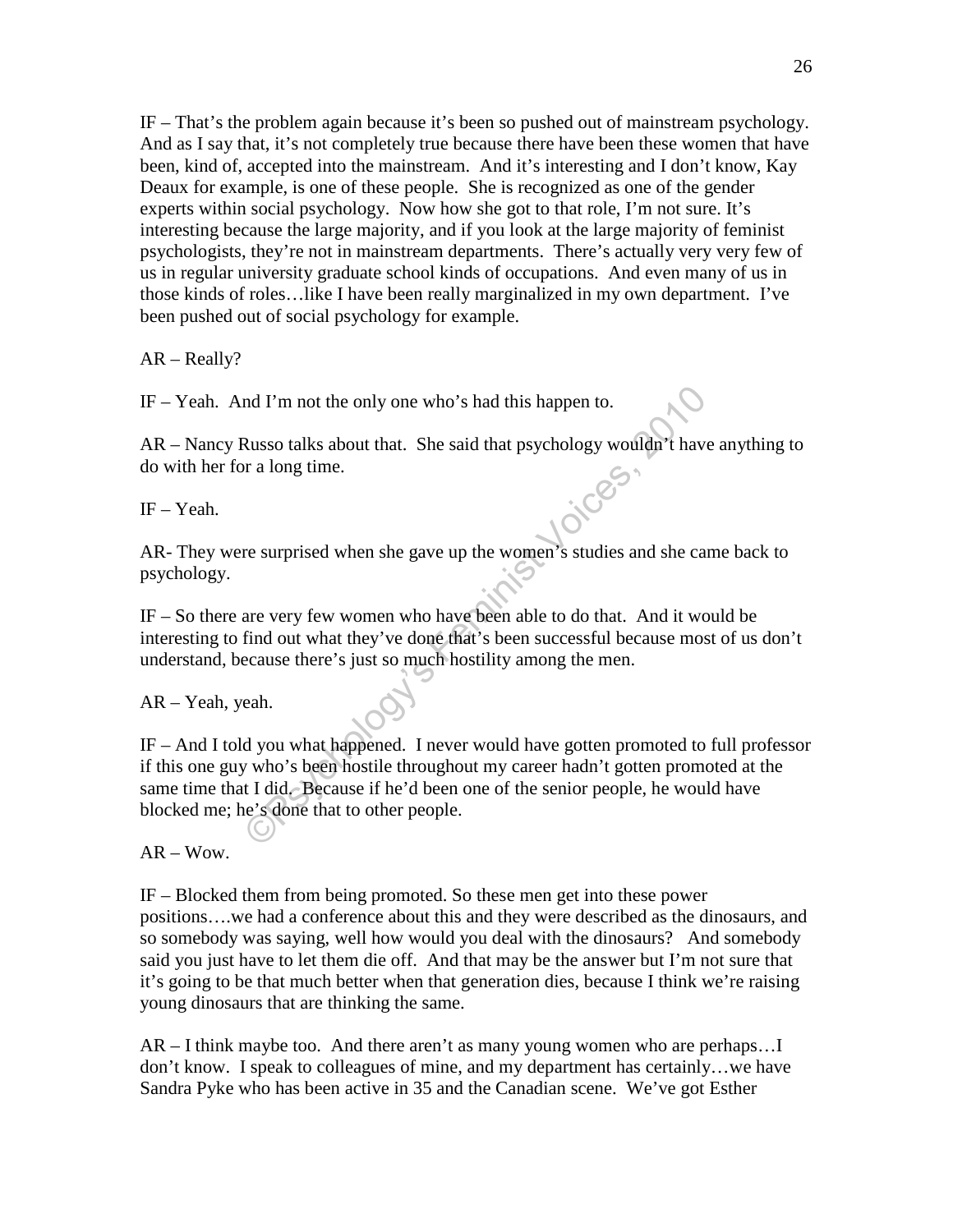Greenglass who was an amazing active feminist, especially in the seventies. Now you wouldn't necessarily pick her out of the department and say she's a feminist because that's not what she's doing now, but she was in the early days. But other than that, there's no one, and we have a sixty member faculty.

IF – Wow. That's distressing.

AR – There's no place for young feminists to go to. So I have become the kind of feminist even though it hasn't been my primary research program, but there's no one. And the people who are my age, who were hired, women, they don't identify as feminists. And so when the old male dinosaurs die off, there's not going to be necessarily younger feminists to be able to come and do their thing.

IF – I know. I think that's right. That's kind of scary.

AR – Yeah, yeah. Tell me a little bit about how you mentor, because I know you've done a lot of mentoring. I mean, you've obviously published a lot with students.<br>IF – And that's one of the ways I mentor.<br>AR – Yeah.

IF – And that's one of the ways I mentor.

AR – Yeah.

I think that's right. That's kind of scary.<br>
eah. Tell me a little bit about how you mentor, because I know<br>
mentoring. I mean, you've obviously published a lot with stude<br>
"s one of the ways I mentor.<br>
"So some of the way IF – Is to encourage them to do research and get them involved in research projects, and try and be as supportive as I can. Whenever I work with somebody I try and figure out what they're good at and encourage them to do that thing. So some of them want to do data, and so I say, okay, you do the data and I'll write this part. Some of them are really great on theory, but not so great on the data, and so I say, okay I'll do the data, you do the theory part. So I try to get them to bring in whatever skills they have and do that. And try to get them involved in book chapters, and whatever kinds of projects I can.

AR – How did you learn how to do that?

IF – I don't know. I guess, well I have to say, actually Bernie was very good at that, even though he was quite sexist in his attitudes, he was good at finding people's skills and encouraging them to do that. So I guess that was one of my early role models in graduate school.

AR – I find that challenging as a person just starting to really build a research group and work with graduate students. I'm still trying to figure out how to really get students involved more quickly than I have been doing in the past.

 $IF - I$  think that's very hard, and one of the things, I just have a new graduate student starting right now, and I just had a conversation with her, and we really had to grapple with what was a good area for her to get into. I find a lot of, and especially the women these days, don't have very strong interests; that they're willing to do a lot of things.